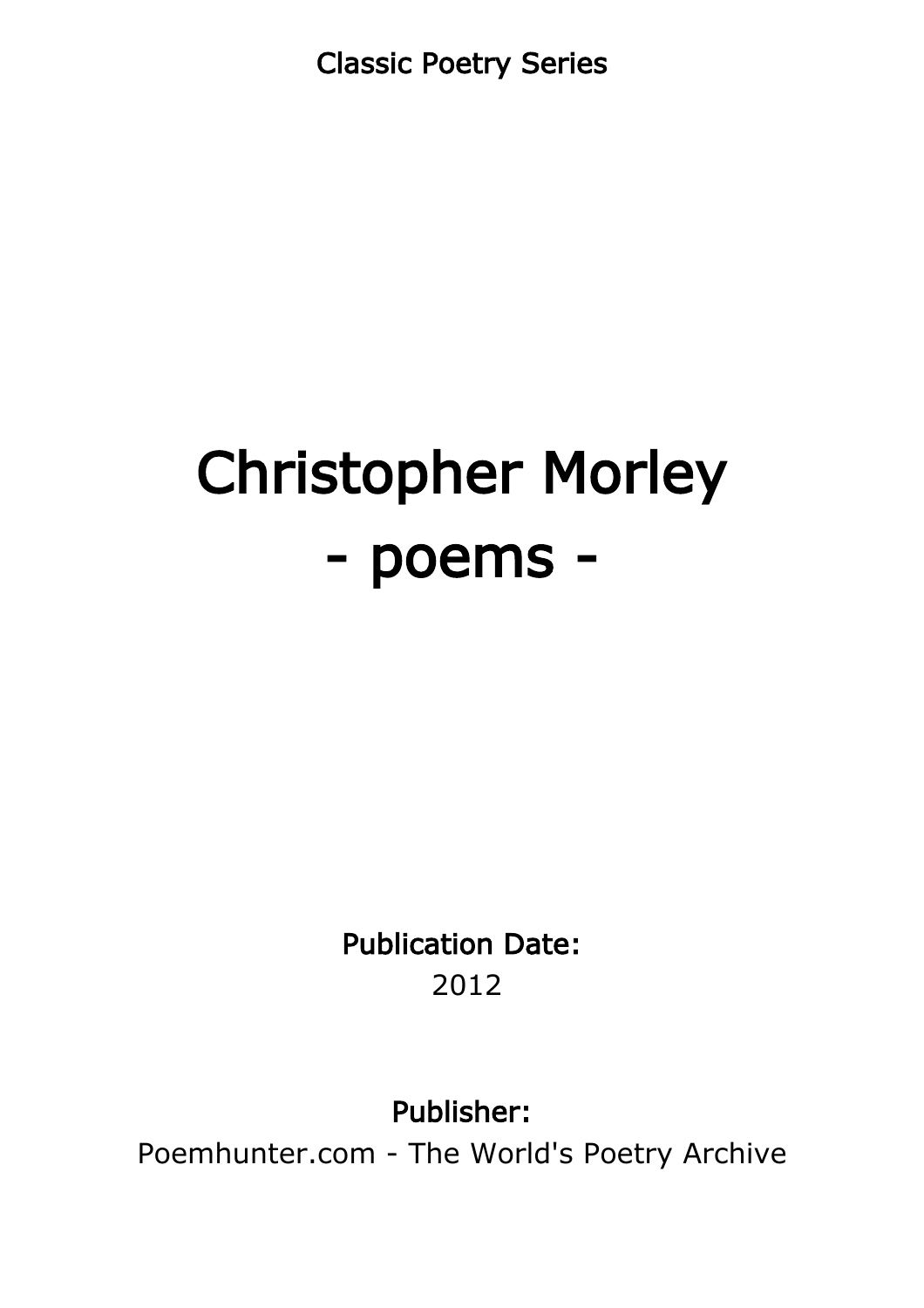# Christopher Morley(5 May 1890 – 28 March 1957)

Christopher Morley was an American journalist, novelist, essayist and poet. He also produced stage productions for a few years and gave college lectures.

#### <b>Biography</b>

Christopher Morley was born in Haverford, Pennsylvania. His father, Frank Morley, was a mathematics professor at Haverford College; his mother, Lilian Janet Bird, was a poet and musician who provided Christopher with much of his later love for literature and poetry.

In 1900 the family moved to Baltimore, Maryland. In 1906 Christopher entered Haverford College, graduating in 1910 as valedictorian. He then went to New College, Oxford, for three years on a Rhodes scholarship, studying modern history.

In 1913 Morley completed his Oxford studies and moved to Garden City, New York. On 14 June 1914 he married Helen Booth Fairchild (with whom he would have four children). They first lived in Hempstead, and then in Queens Village. They then moved to Philadelphia, Pennsylvania, and in 1920 they made their final move, to a house they called "Green Escape" in Roslyn Estates, New York. They remained there for the rest of his life. In 1936 he built a cabin at the rear of the property (The Knothole), which he maintained as his writing study from then on.

In 1951 Morley suffered a series of strokes, which greatly reduced his voluminous literary output. He died on Mar 28 1957 and was buried in the Roslyn Cemetery in Nassau County, New York. After his death, two New York newspapers published his last message to his friends:

Read, every day, something no one else is reading. Think, every day, something no one else is thinking. Do, every day, something no one else would be silly enough to do. It is bad for the mind to continually be part of unanimity.

#### <b>Career</b>

Morley began writing while still in college. He edited The Haverfordian and contributed articles to that college publication. He provided scripts for and acted in the university's drama program (he also played on the cricket and soccer teams).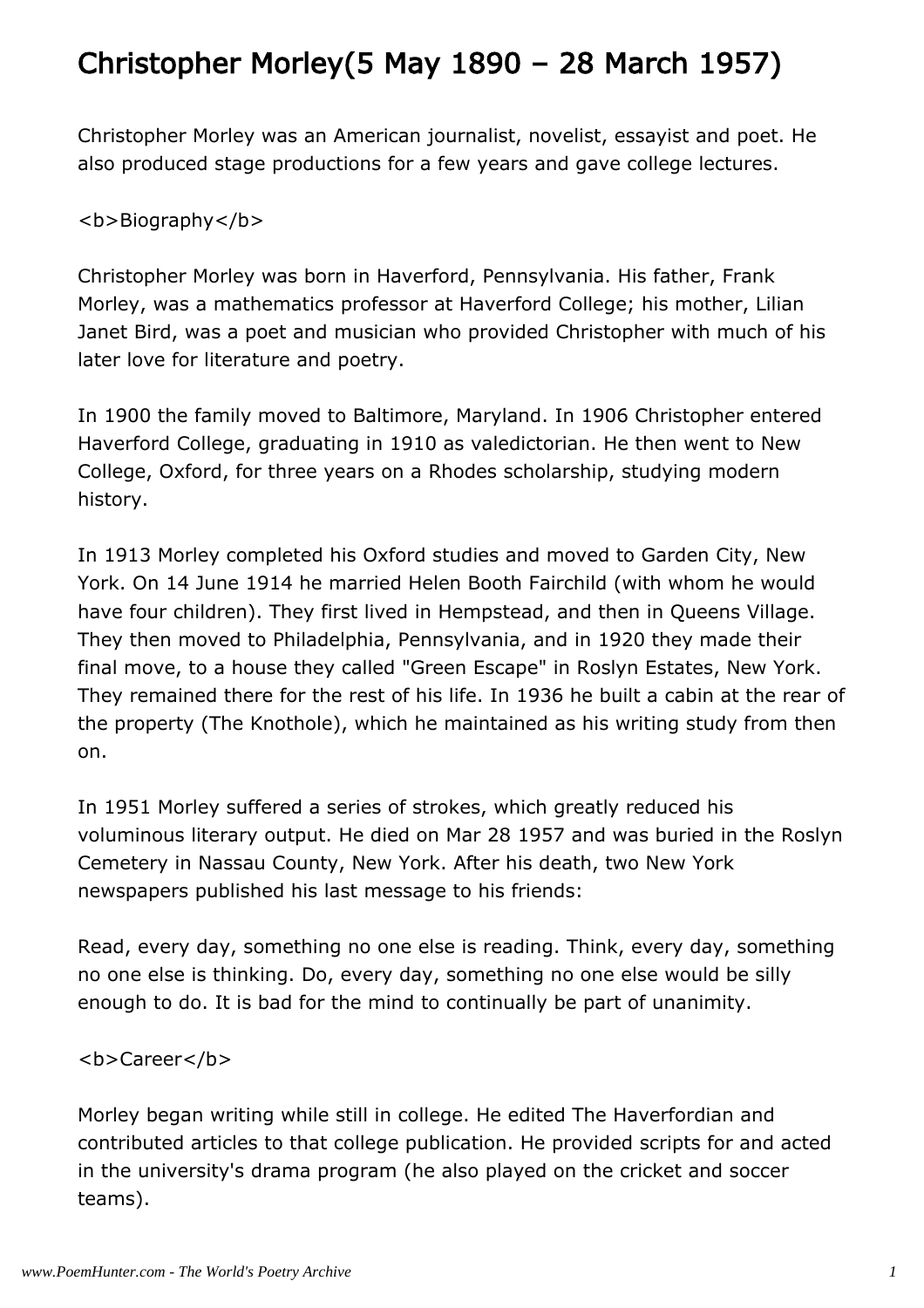In Oxford a volume of his poems, The Eighth Sin (1912), was published. After graduating from Oxford, Morley began his literary career at Doubleday, working as publicist and publisher's reader. In 1917 he got his start as a newspaper reporter and then as a newspaper columnist in Philadelphia. He also edited the Ladies' Home Journal (1917–1918) and the Philadelphia Evening Public Ledger.

Morley's first novel, Parnassus on Wheels, appeared in 1917. The protagonist, traveling bookseller Roger Mifflin, appeared again in his second novel, The Haunted Bookshop in 1919.

In 1920 he returned to New York City to write a column (The Bowling Green) for the New York Evening Post.

He was one of the founders and a longtime contributing editor of the Saturday Review of Literature. A highly gregarious man, he was the mainstay of what he dubbed the "Three Hours for Lunch Club". Out of enthusiasm for the Sherlock Holmes stories, he helped to found the Baker Street Irregulars and wrote the introduction to the standard omnibus edition of The Complete Sherlock Holmes. He also wrote an introduction to standard omnibus edition of The Complete Works of Shakespeare in 1936, although Morley called it an "Introduction to Yourself as a Reader of Shakespeare". That year, he was appointed to revise and enlarge Bartlett's Familiar Quotations (11th edition in 1937 and 12th edition in 1948). He was one of the first judges for the Book of the Month Club, serving in that position until the early 1950s.

Author of more than 100 novels, books of essays, and volumes of poetry, Morley is probably best known for his 1939 novel Kitty Foyle, which was made into an Academy Award-winning movie. Another well-known work is Thunder on the Left (1925).

From 1928 to 1930, Morley co-produced theater productions (dramas) at his theater in Hoboken, New Jersey, which he had "deemed the last seacoast in Bohemia".

For most of his life, he lived in Roslyn Estates, Nassau County, Long Island, commuting to the city on the Long Island Rail Road, about which he wrote affectionately. In 1961, a 98-acre (40-hectare) park was named in his honor on Searingtown Road in Nassau County. This park preserves as a publicly available point of interest his studio, the "Knothole" (which was moved to the site after his death), along with his furniture and bookcases.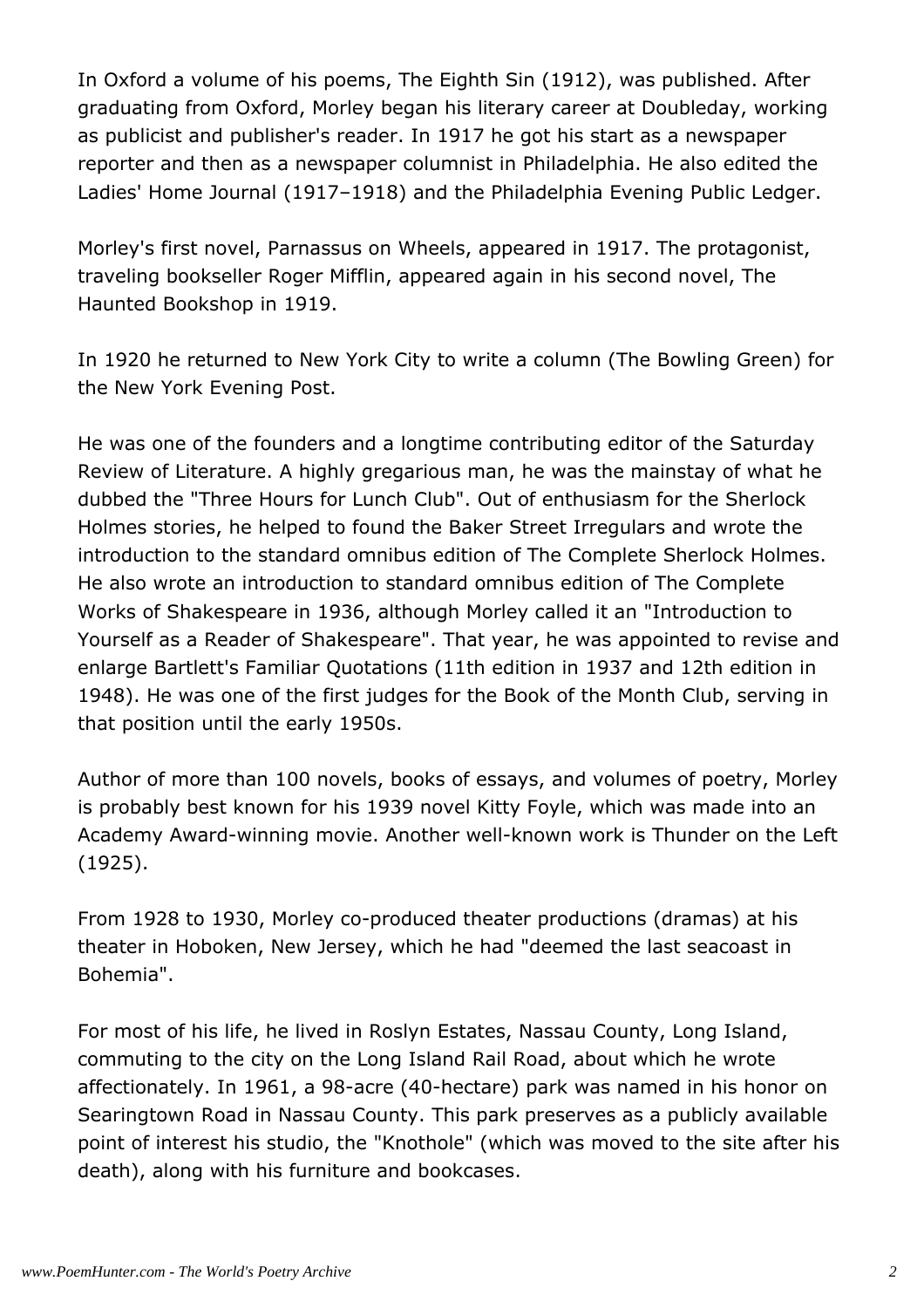#### <b>Literary Connections</b>

Morley was a close friend of Don Marquis, author of the Archy and Mehitabel stories featuring the antics and commentary of a New York cockroach and a cat. In 1924 Morley and Marquis co-authored Pandora Lifts The Lid, a light novel about the well-to-do in contemporary Hamptons. They are said to have written alternate chapters, each taking the plot forward from where the other had left off.

Morley's widow sold a collection of his personal papers and books to the Harry Ransom Center at the University of Texas at Austin after his death.

Morley helped to found the Baker Street Irregulars, dedicated to the study of Sir Arthur Conan Doyle's Sherlock Holmes.

Morley edited two editions of Bartlett's Familiar Quotations: 1937 (11th) and 1948 (12th.)

Morley's 1939 novel Kitty Foyle was unusual for its time, as it openly discussed abortion. It became an instant best-seller, selling over one million copies.

Morley's brothers Felix and Frank were also Rhodes Scholars. Felix became President of Haverford College.

In 1942 Morley wrote his own obituary for the biographical dictionary Twentieth Century Authors.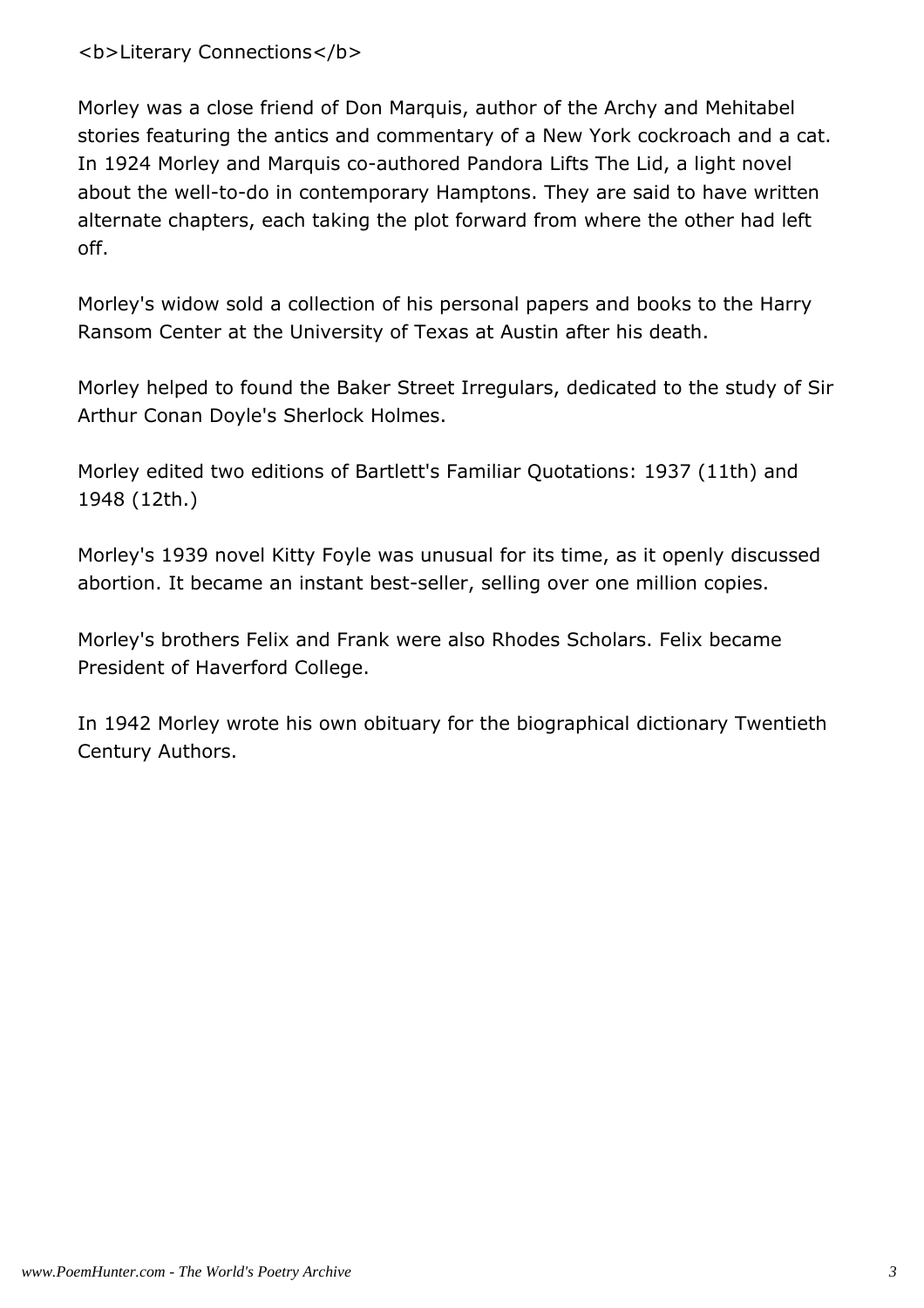#### Animal Crackers

Animal crackers and cocoa to drink, That is the finest of suppers I think; When I'm grown up and can have what I please I think I shall always insist upon these. What do YOU choose when you're offered a treat? When Mother says, 'What would you like best to eat?' Is it waffles and syrup, or cinnamon toast? It's cocoa and animals that I love most!

The kitchen's the cosiest place that I know; The kettle is singing, the stove is aglow, And there in the twilight, how jolly to see The cocoa and animals waiting for me.

Daddy and Mother dine later in state, With Mary to cook for them, Susan to wait; But they don't have nearly as much fun as I Who eat in the kitchen with Nurse standing by; And Daddy once said, he would like to be me Having cocoa and animals once more for tea.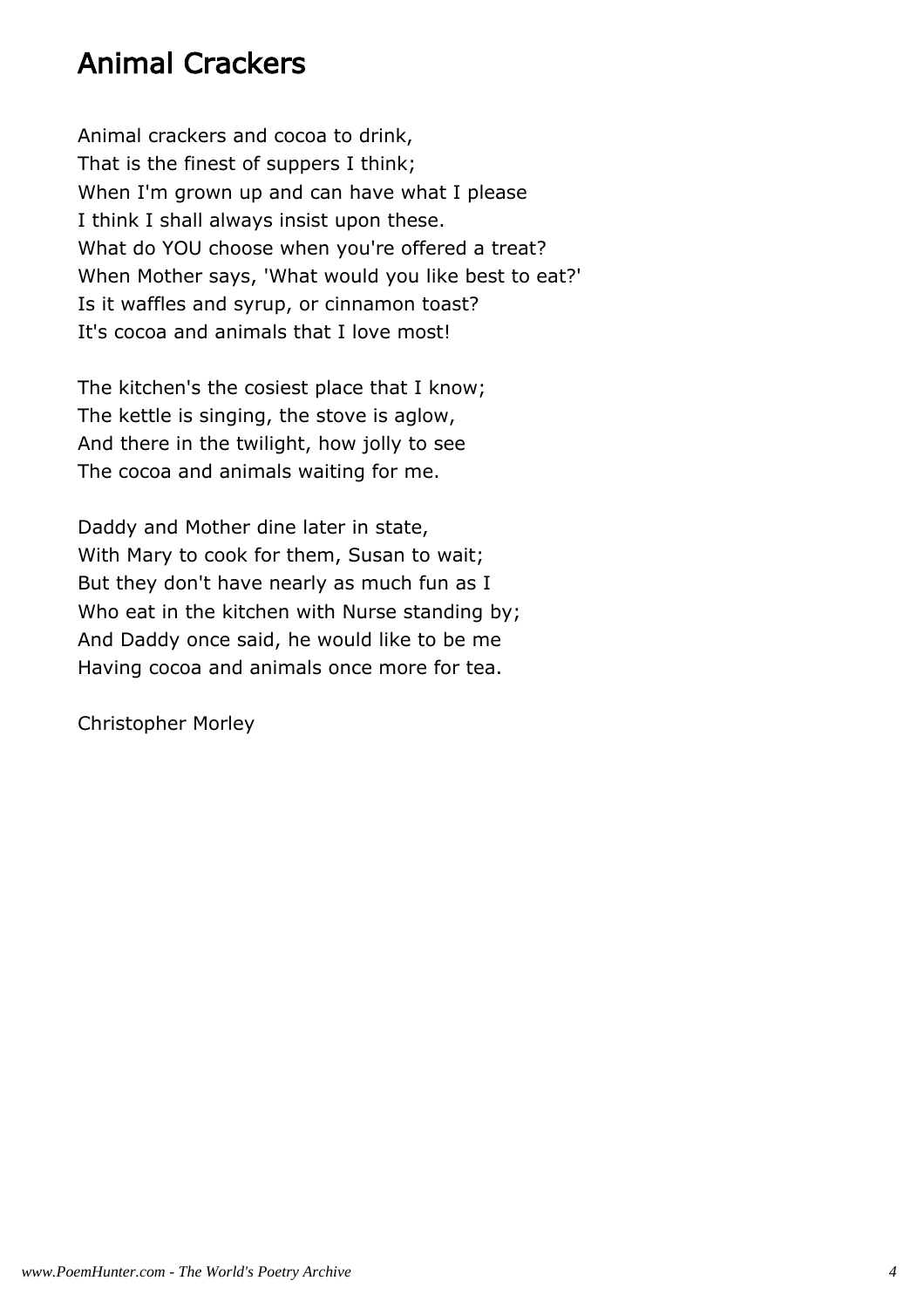# At The Mermaid Caffeteria

TRUTH is enough for prose: Calmly it goes To tell just what it knows.

For verse, skill will suffice-Delicate, nice Casting of verbal dice.

Poetry, men attain By subtler pain More flagrant in the brain-

An honesty unfeigned, A heart unchained, A madness well restrained.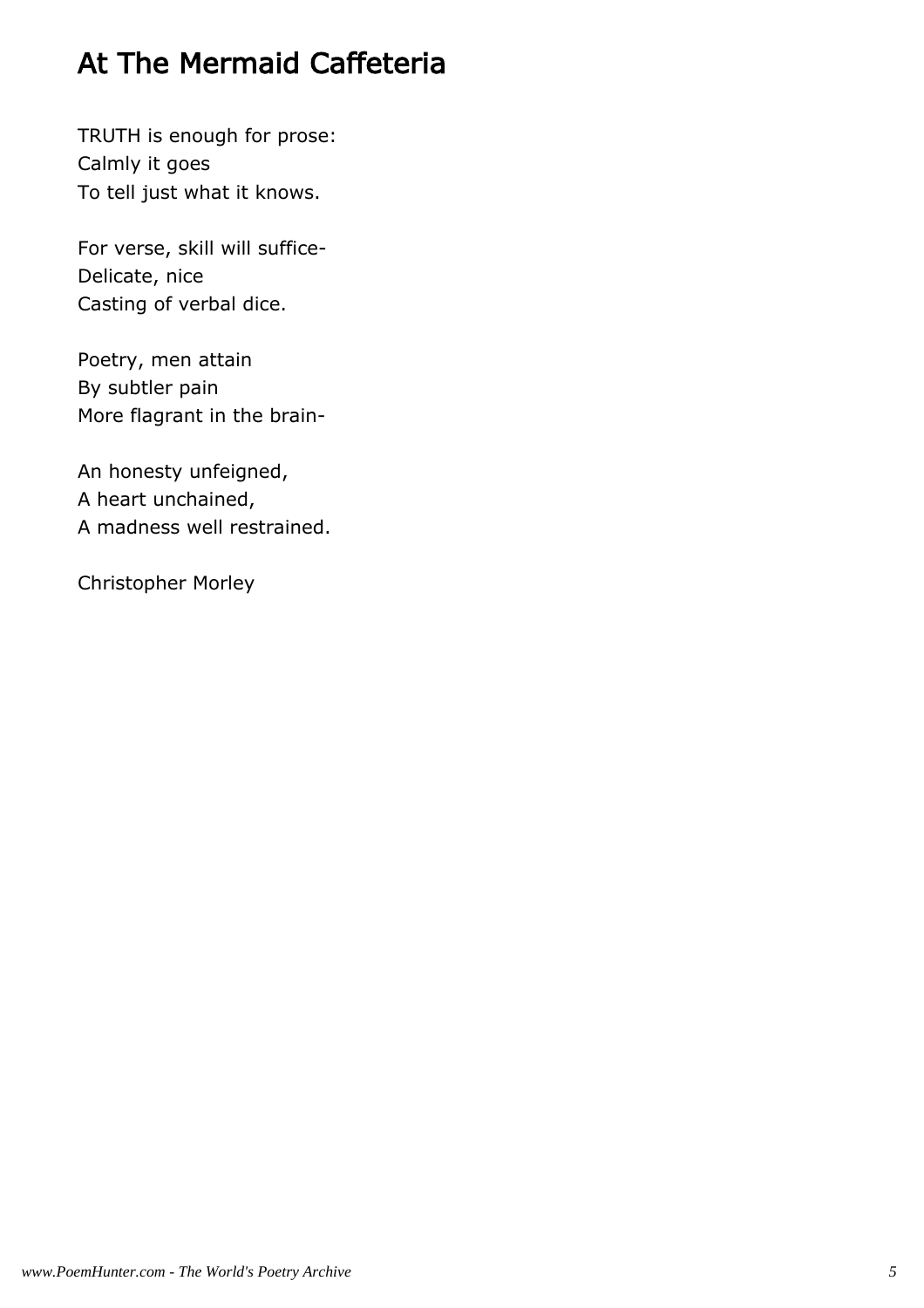#### Ballade Of A Horoscope

Astrology we sing! Though people don't adore us The horoscope's the thing That makes allowance for us: Our resolution porous? Our morals vertigo? We had the Sun in taurus The Moon in Scorpio.

To both extremes we swing While moderates deplore us-Now full of visioning, Now tough as dinosaurs. At least they'll not ignore us, And if our tastes are low, We had the Sun in taurus The Moon in Scorpio.

Then let the Scrpion sting And let the Great Bull gore us: An alibi we bring For conduct indecorous: Yes, when our mothers bore us The stars were thus and so-We had the Sun in taurus The Moon in Scorpio.

O Zodiac, restore us When friends are shocked. You know We had the Sun in taurus The Moon in Scorpio.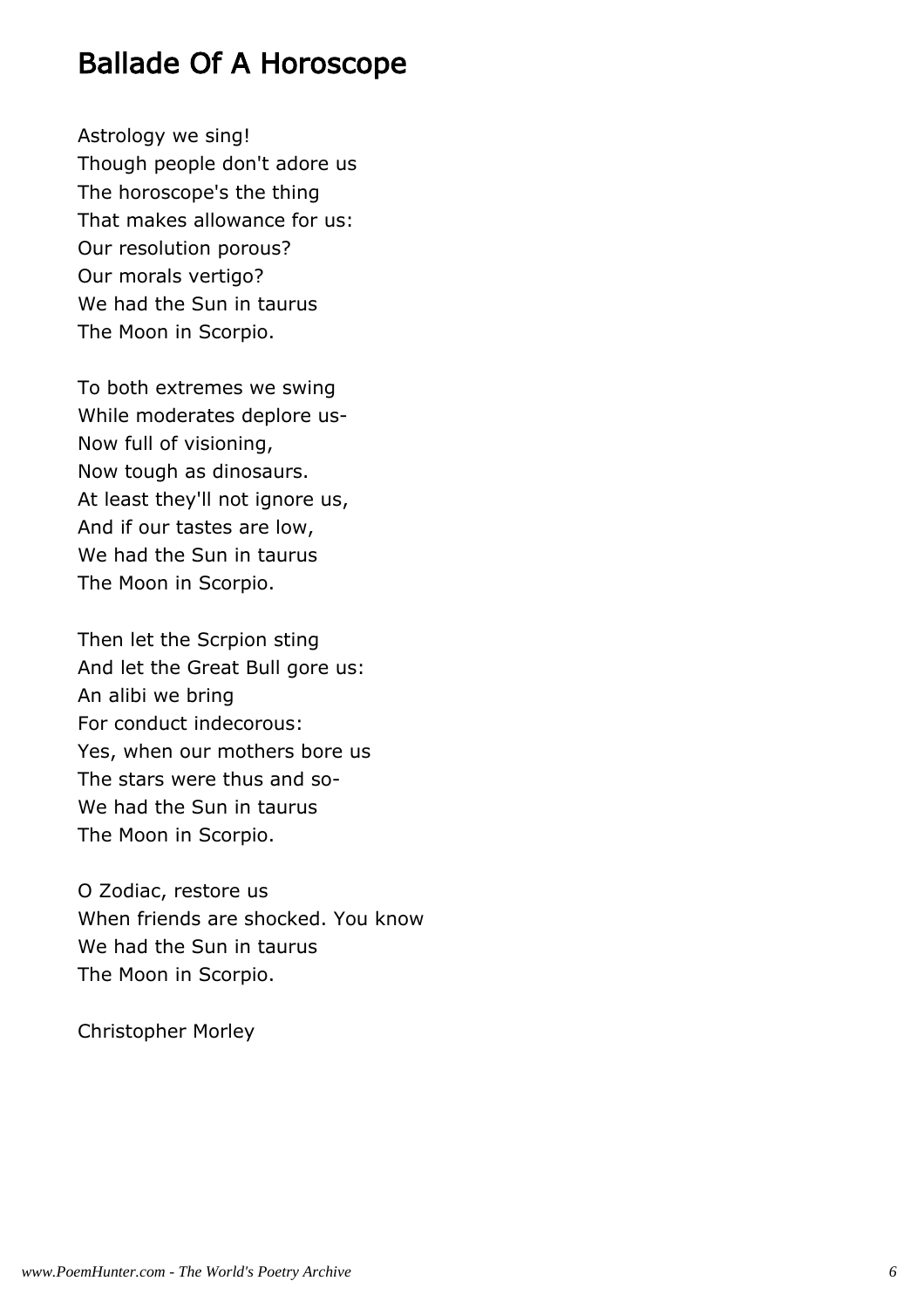#### Burning Leaves In Spring

WHEN withered leaves are lost in flame Their eddying gosts, a thin blue haze, Blow through the thickets whence they came On amberlucent autumn days.

The cool green woodland heart receives Their dim, dissolving, phantom breath; In young hereditaty leaves They see their happy life-in-death.

My minutes perish as they glow-Time burns my crazy bonfire through; But ghosts of blackened hours still blow, Eternal Beauty, back to you!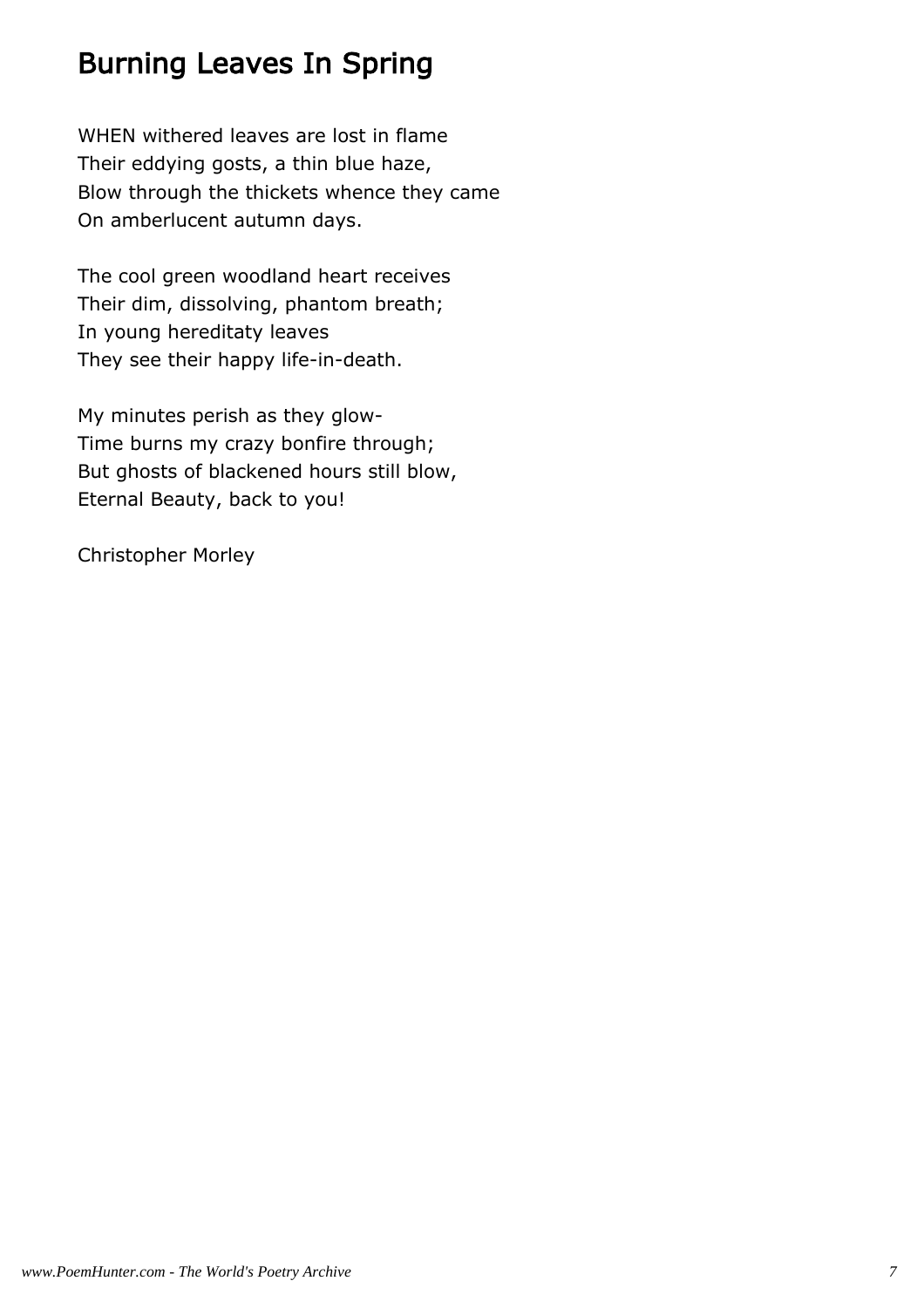#### Burning Leaves, November

THESE are the folios of April, All the library of spring, Missals gilt and rubricated With the frost's illumining.

Ruthless, we destroy these treasures, Set the torch with hand profane-Gone, like Alexandrian vellums, Like the books of burnt Louvain!

Yet these classics are immortal: O collectors, have no fear, For the publisher will issue New editions every year.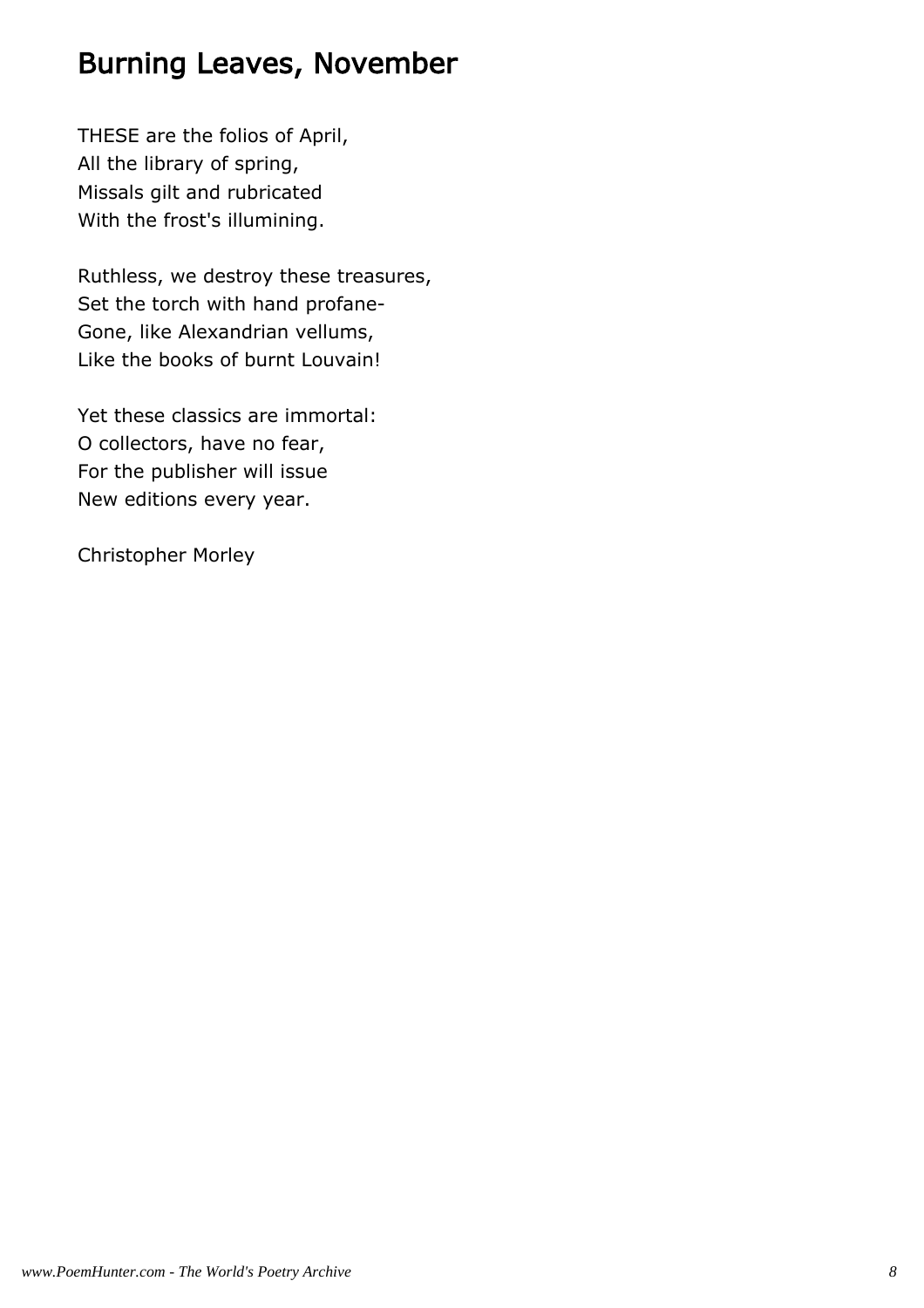# Caught In The Undertow

COLIN, worshipping some frail, By self-deception sways her: Calls himself unworthy male, Hardly even fit to praise her.

But this tactic insincere In the upshot greatly grieves him When he finds the lovely dear Quite implicitly believes him.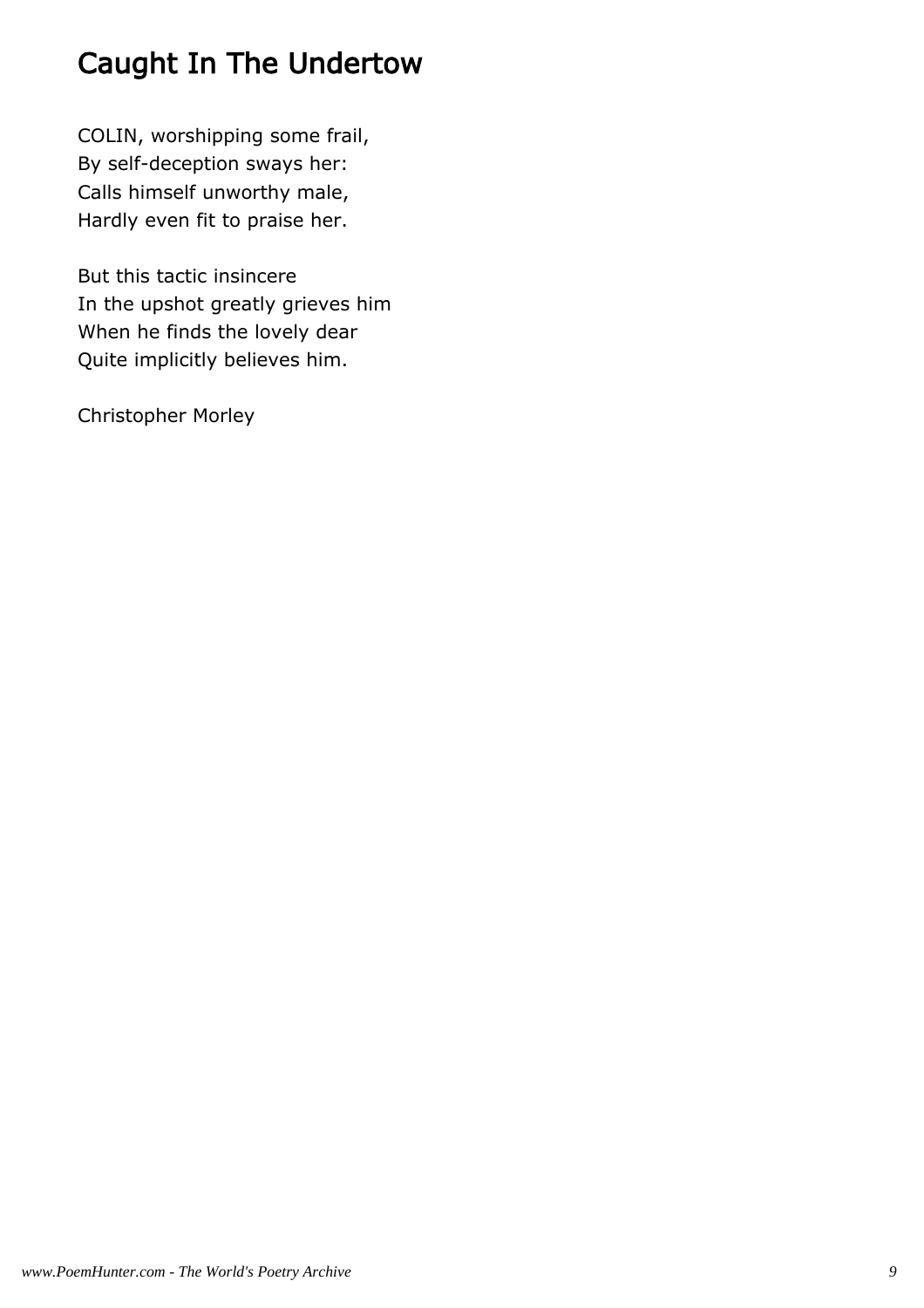#### Dedication For A Fireplace

THIS hearth was built for thy delight, For thee the logs were sawn, For thee the largest chair, at night, Is to the chimney drawn.

For thee, dear lass, the match was lit To yield the ruddy blaze-May Jack Frost give us joy of it For many, many days.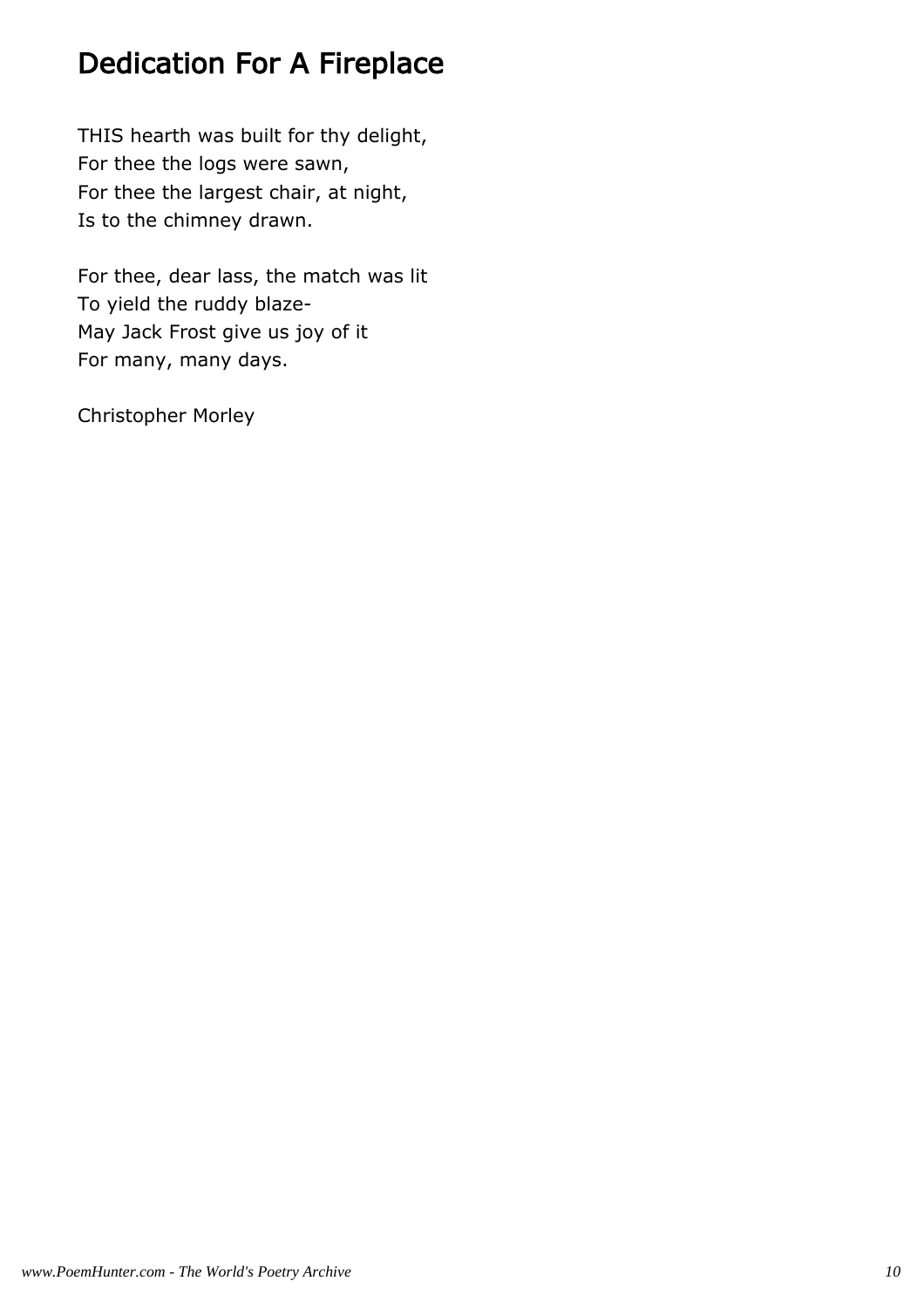# Elegy Written In A Country Coal-Bin

THE furnace tolls the knell of falling steam, The coal supply is virtually done, And at this price, indeed it does not seem As though we could afford another ton.

Now fades the glossy, cherished anthracite; The radiators lose their temperature: How ill avail, on such a frosty night, The 'short and simple flannels of the poor.'

Though in the icebox, fresh and newly laid, The rude forefathers of the omlet sleep, No eggs for breakfast till the bill is paid: We cannot cook again till coal is cheap.

Can Morris-chair or papier-mâché bust Revivify the falling pressure-gage? Chop up the grand piano if you must, And burn the East Aurora parrot cage!

Full many a can of purest kerosene The dark unfathomed tanks of Standard Oil Shall furnish me, and with their aid I mean To bring my morning coffee to a boil.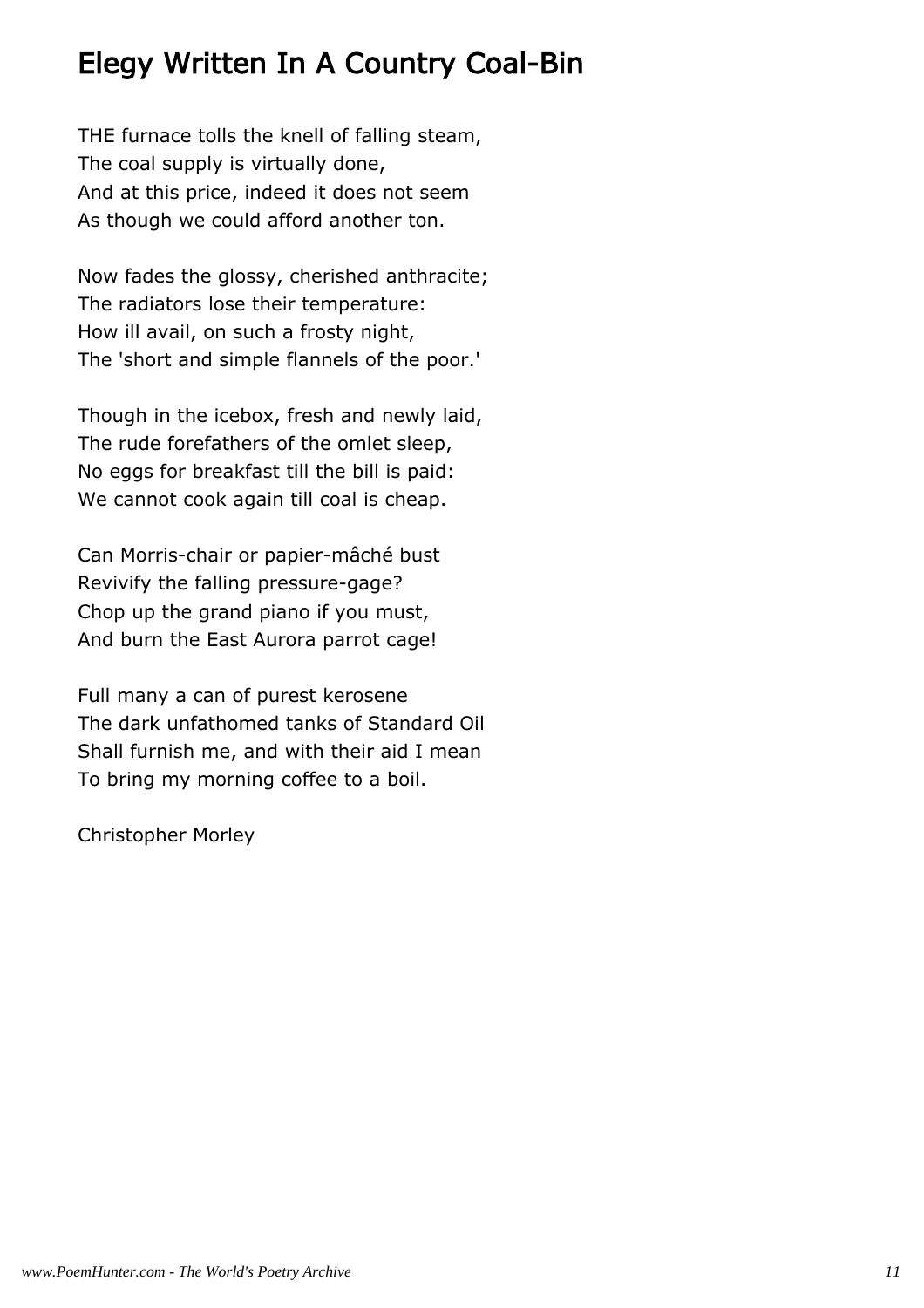## Hymn To The Dairymaids On Beacon Street

Sweetly solemn see them stand, Spinning churns on either hand, Neatly capped and aproned white Airy fairy dairy sight. Jersey priestesses they seem Miracling milk to cream. Cream solidifies to cheese By Pasteural mysteries, And they give, within their shrine, Their communión in kine. Incantations pure they mutter O'er the golden minted butter And (no layman hand can pen it) See them gloat above their rennet. By that hillside window pane Rugged teamsters draw the rein. Doff the battered hat and bow To these acolytes of cow. Genuflect, ye passersby! Muse upon their ritual high-Milk to cream, yea, cream to cheese White lacteal mysteries! Let adorers sing the word Of the smoothly flowing curd. Yea, we sing with bells and fife This is the whey, this is the Life.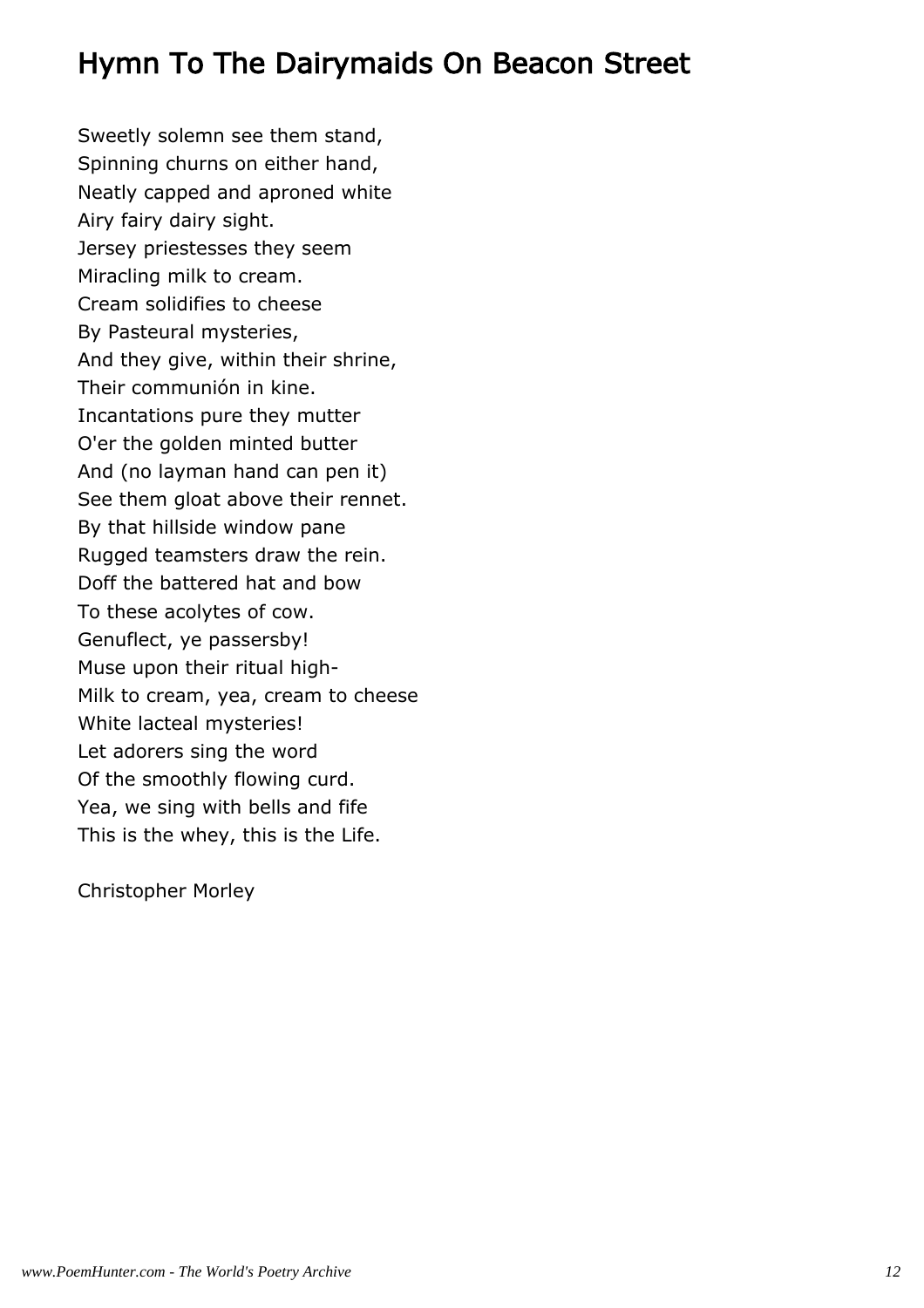# Inscription For A Grammar

There were two cheerful pronouns And nought did them disturb: Until they met, out walking. A conjugative verb.

The pronouns, child, were You and I, We might as well confess; But, ah, the mischief-making verb I leave to you to guess!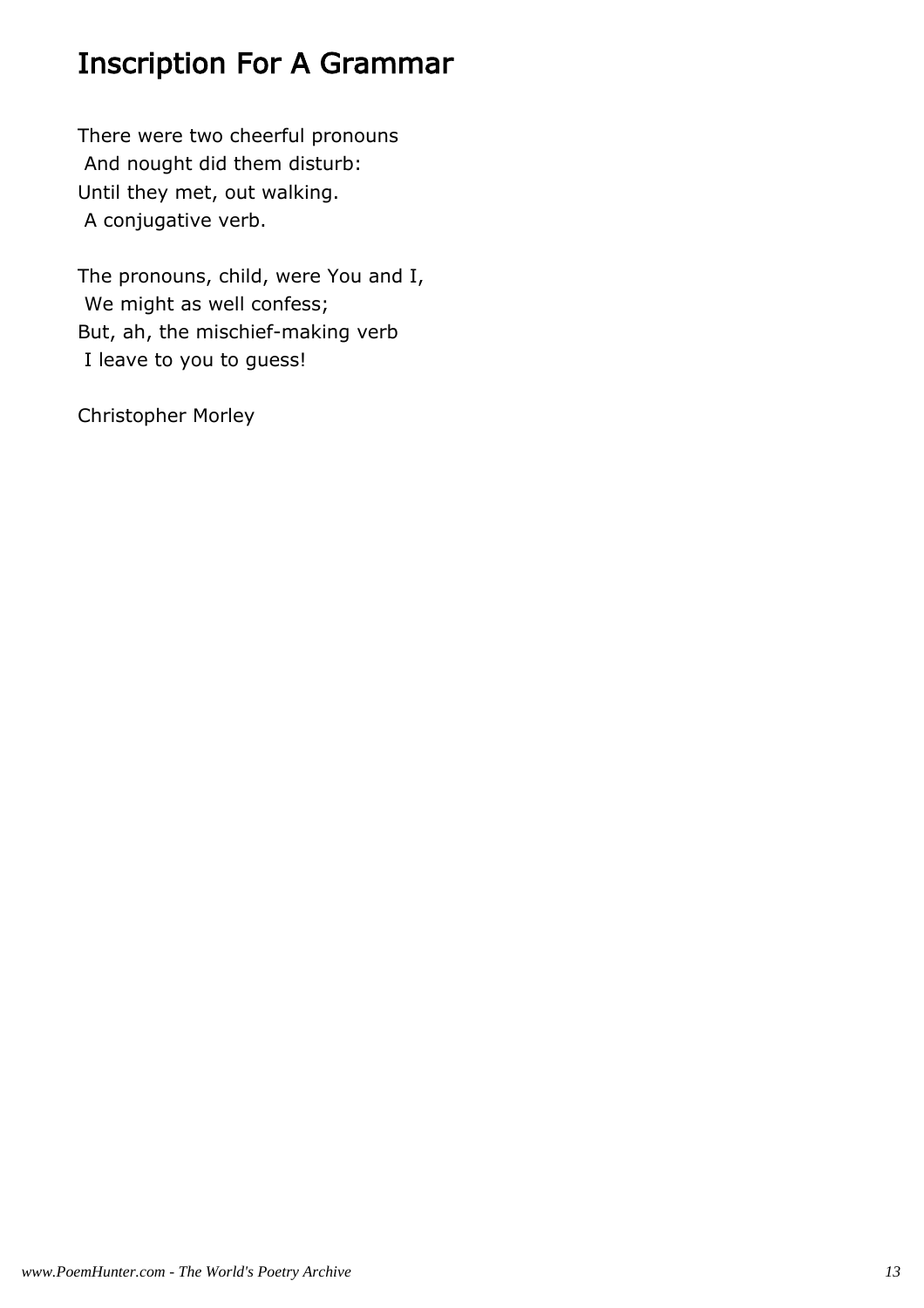# On Naming A House

WHEN I a householder became I had to give my house a name.

I thought I'd call it 'Poplar Trees,' Or 'Widdershins' or 'Velvet Bees,' Or 'Just Beneath a Star.' Or 'As You Like It,' 'If You Please,' Or 'Nicotine' or 'Bread and Cheese,' 'Full Moon' or 'Doors Ajar.'

But still I sought some subtle charm, Some rune to guard my roof from harm And keep the devil far; A thought of this, and I was saved! I had my letter-heads engraved The House Where Brown Eyes Are.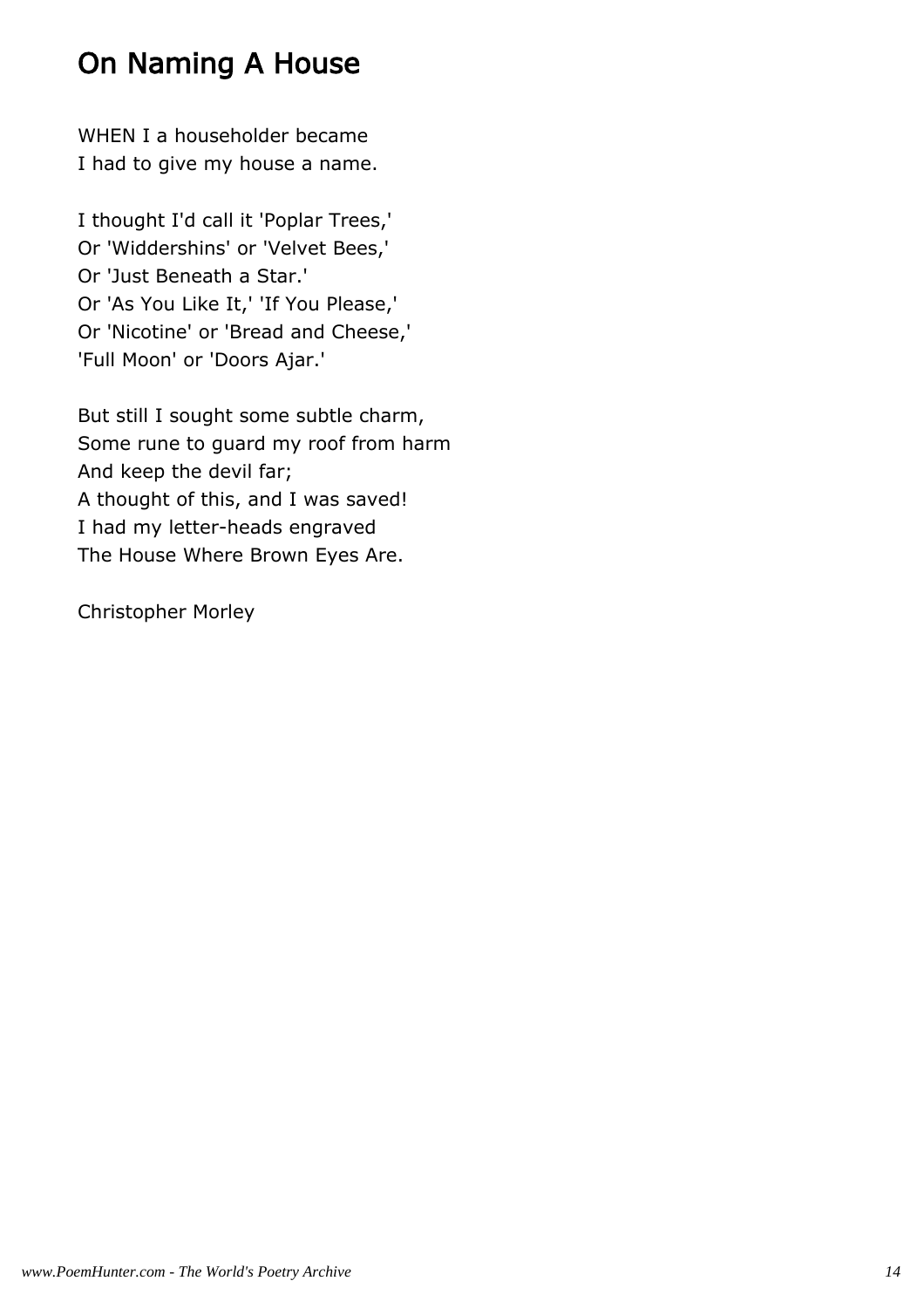## Only A Matter Of Time

DOWN-SLIPPING Time, sweet, swift, and shallow stream, Here, like a boulder, lies this afternoon Across your eager flow. So you shall stay, Deepened and dammed, to let me breathe and be. Your troubled fluency, your running gleam Shall pause, and circle idly, still and clear: The while I lie and search your glassy pool Where, gently coiling in their lazy round, Unseparable minutes drift and swim, Eddy and rise and brim. And I will see How many crystal bubbles of slack Time The mind can hold and cherish in one Now!

Now, for one concious vacancy of sense, The stream is gathered in a depening pond, Not a mere moving mirror. Through the sharp Correct reflection of the standing scene The mind can dip, and cleanse itself with rest, And see, slow spinning in the lucid gold, Your liquid notes, imperishable Time.

It cannot be. The runnel slips away: The clear smooth downward sluice begins again, More brightly slanting for that trembling pause, Leaving the sense its conscious vague unease As when a sonnet flashes on the mind, Trembles and burns an instant, and is gone.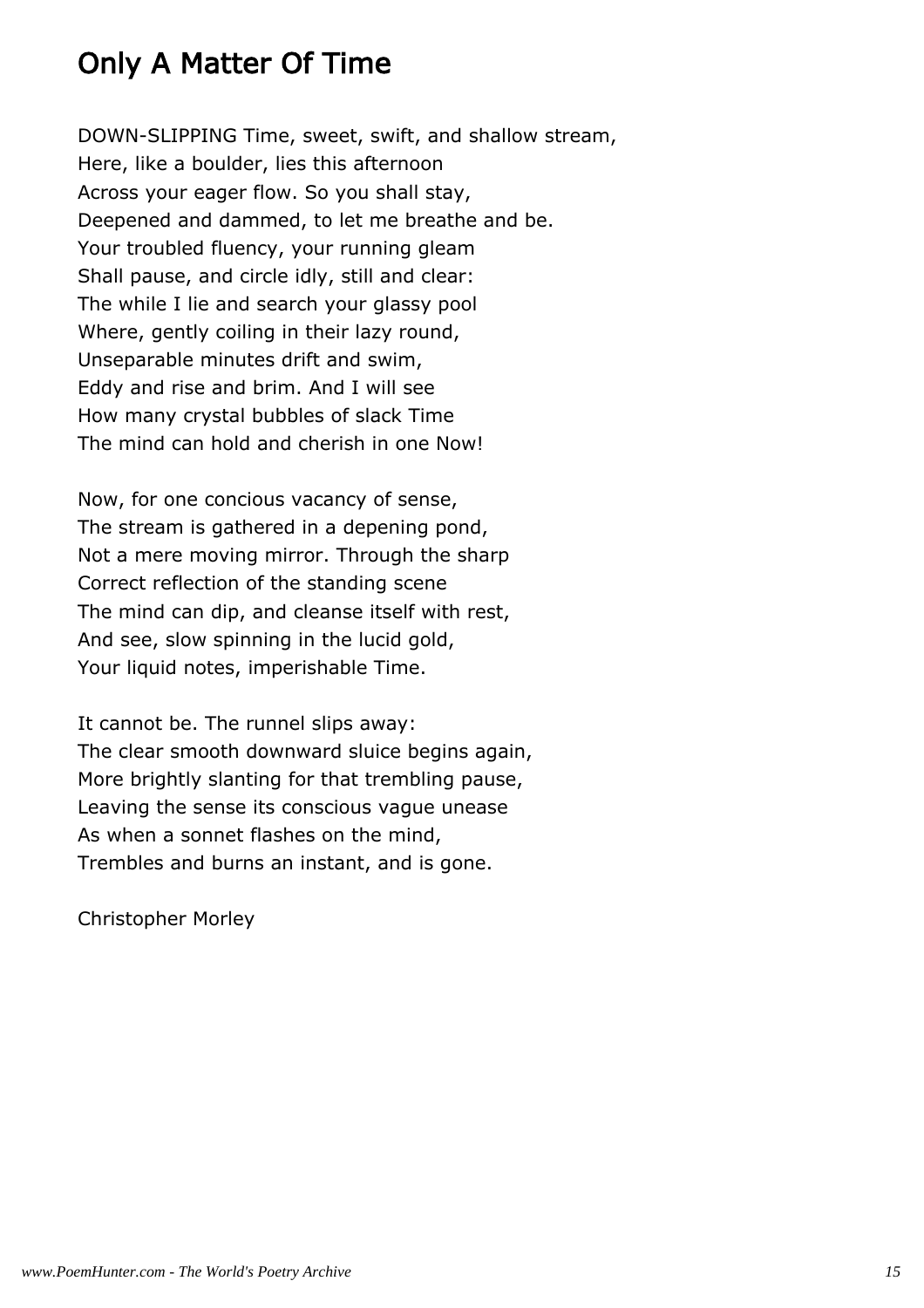#### Our House

IT should be yours, if I could build The quaint old dwelling I desire, With books and pictures bravely filled And chairs beside an open fire, White-panelled rooms with candles lit-I lie awake to think of it!

A dial for the sunny hours, A garden of old-fashioned flowers-Say marigolds and lavender And mignonette and fever-few, And Judas-tree and maidenhair And candytuft and thyme and rue-All these for you to wander in.

A Chinese carp (called Mandarin) Waving a sluggish silver fin Deep in the moat: so tame he comes To lip your fingers offering crumbs. Tall chimneys, like long listening ears, White shutters, ivy green and thick, And walls of ruddy Tudor brick Grown mellow with the passing years.

And windows with small leaded panes, Broad window-seats for when it rains; A big blue bowl of pot pourri And-yes, a Spanish chestnut tree To coin the autumn's minted gold. A summer house for drinking tea-All these (just think!) for you and me.

A staircase of the old black wood Cut in the days of Robin Hood, And banisters worn smooth as glass Down which your hand will lightly pass; A piano with pale yellow keys For wistful twilight melodies, And dusty bottles in a bin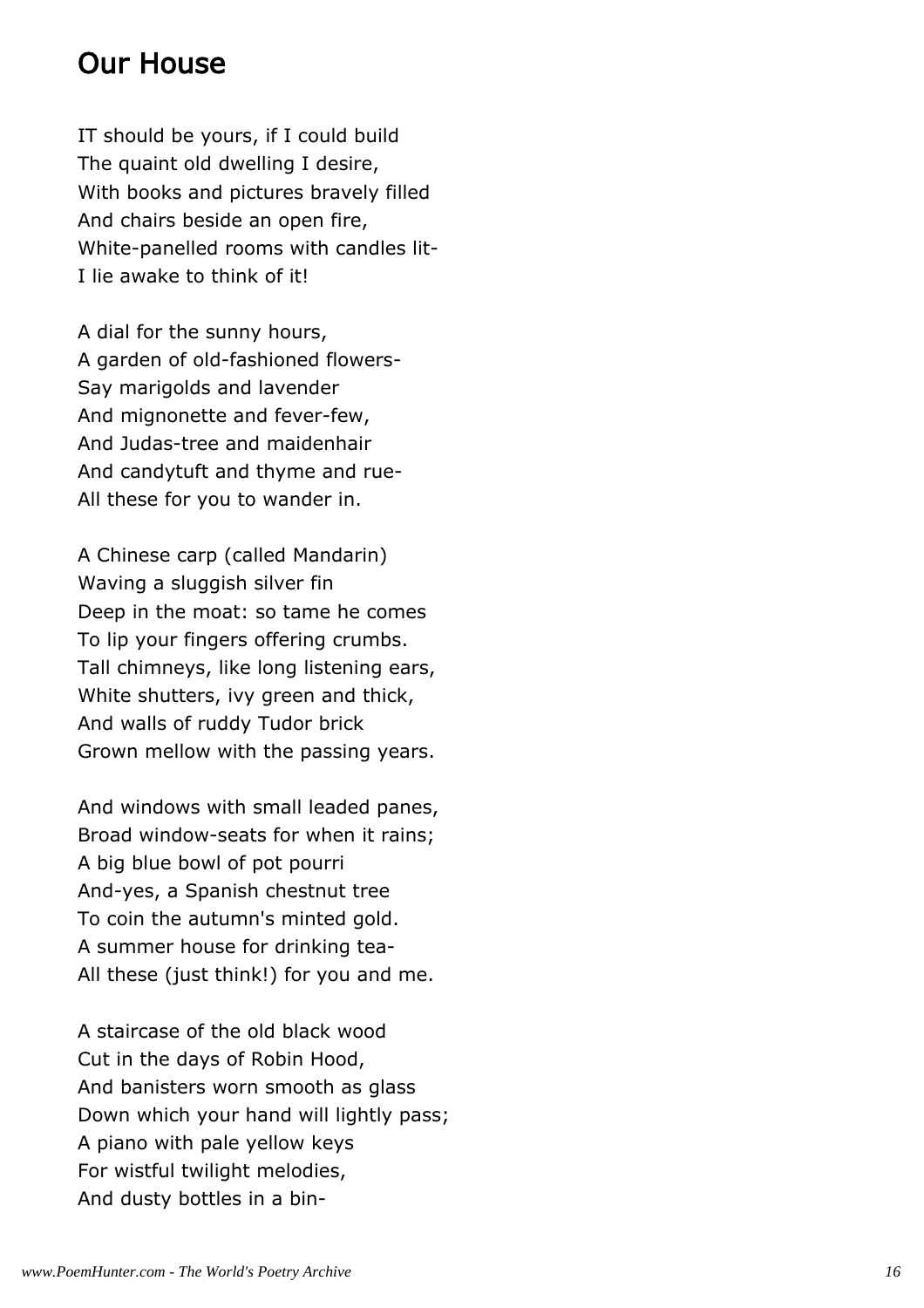But when? Ah well, until that time We'll habit in this house of rhyme.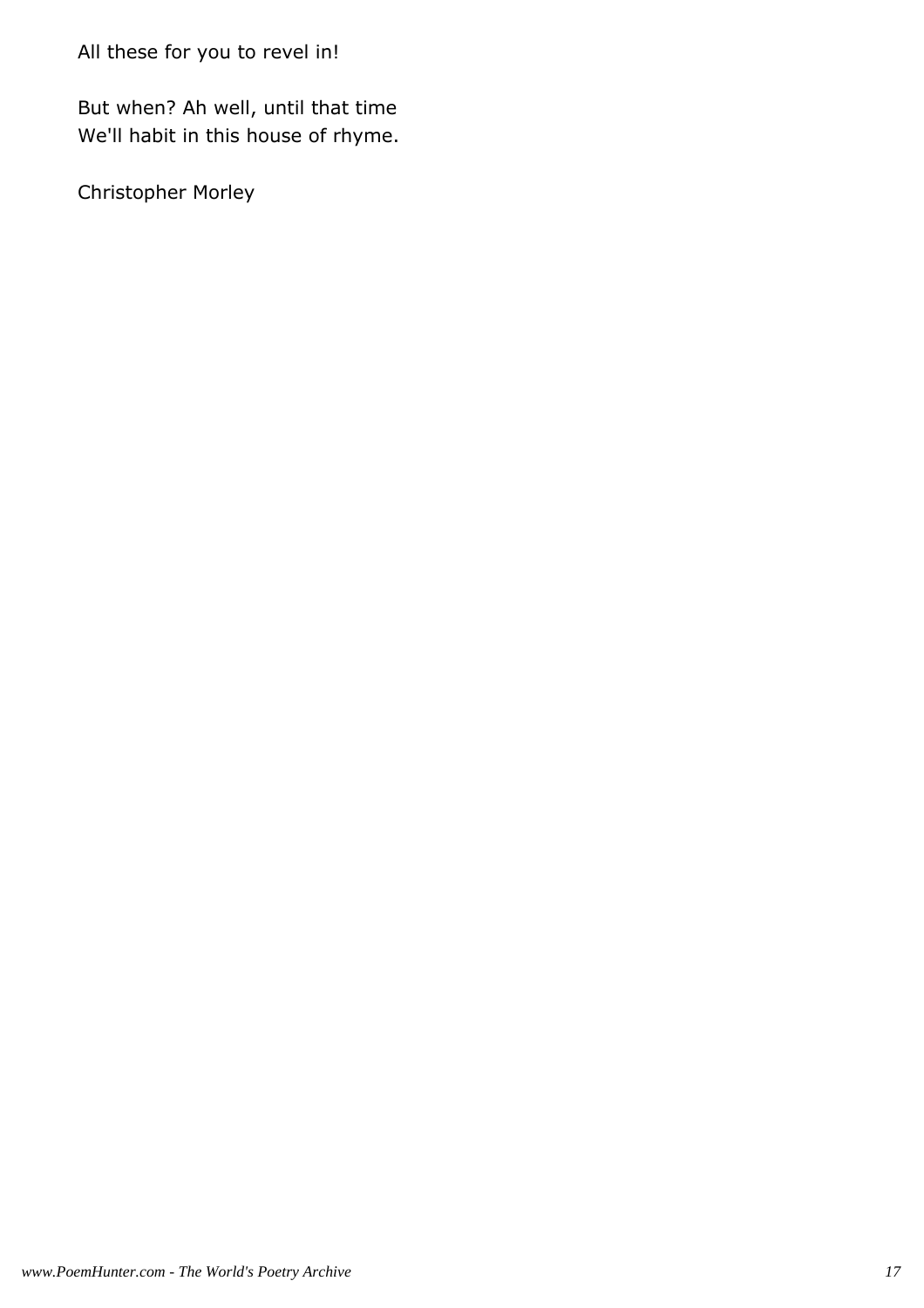# Reading Aloud

ONCE we read Tennyson aloud In our great fireside chair; Between the lines my lips could touch Her April-scented hair.

How very fond I was, to think The printed poems fair, When close within my arms I held A living lyric there!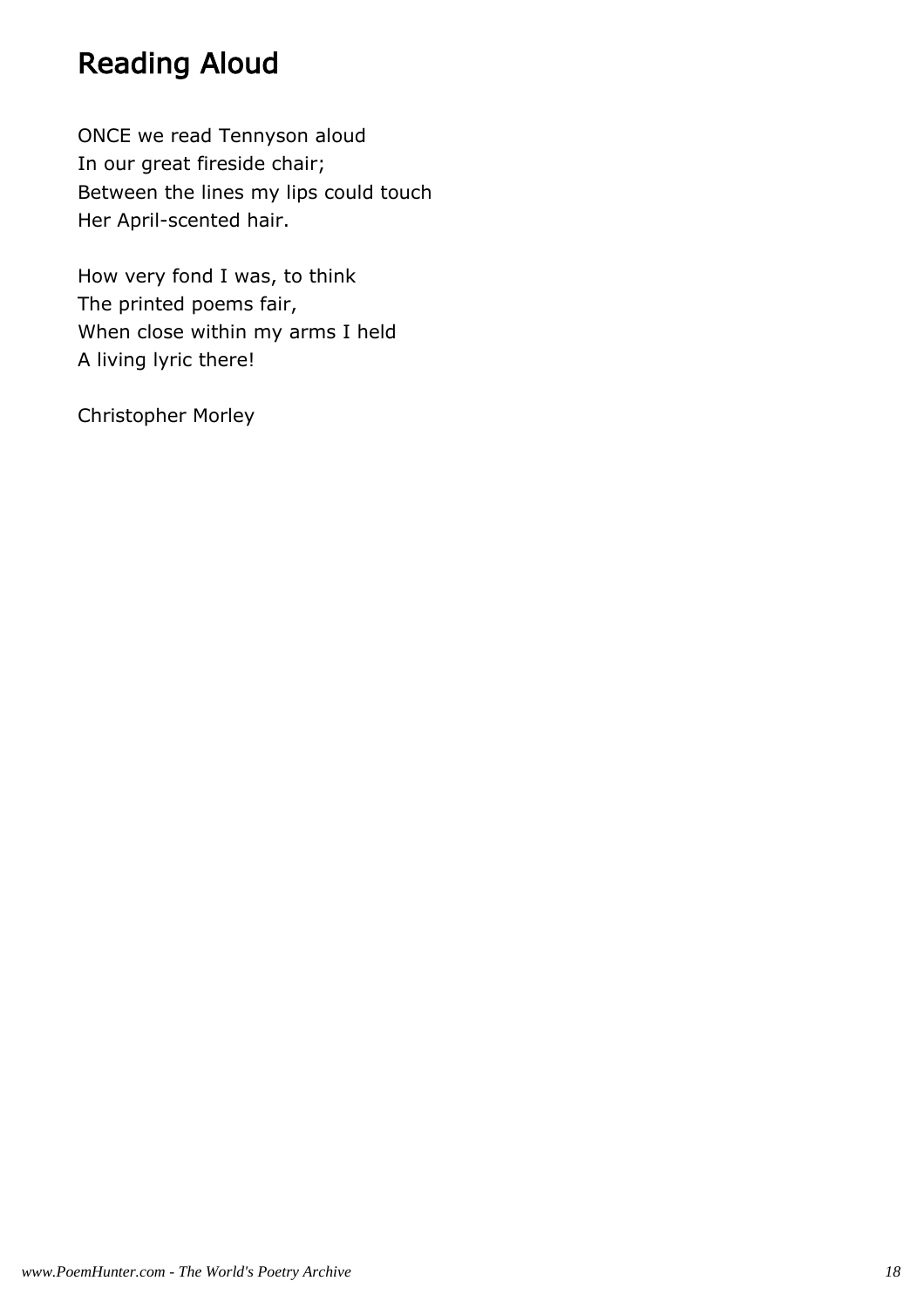#### Scuttle, Scuttle, Little Roach

SCUTTLE, scuttle, little roach— How you run when I approach: Up above the pantry shelf, Hastening to secrete yourself.

 Most adventurous of vermin, How I wish I could determine How you spend your hours of ease, Perhaps reclining on the cheese.

 Cook has gone, and all is dark— Then the kitchen is your park: In the garbage heap that she leaves Do you browse among the tea leaves?

 How delightful to suspect All the places you have trekked: Does your long antenna whisk its Gentle tip across the biscuits?

 Do you linger, little soul, Drowsing in our sugar bowl? Or, abandonment most utter, Shake a shimmy on the butter?

 Do you chant your simple tunes Swimming in the baby's prunes? Then, when dawn comes, do you slink Homeward to the kitchen sink?

 Timid roach, why be so shy? We are brothers, thou and I. In the midnight, like yourself, I explore the pantry shelf!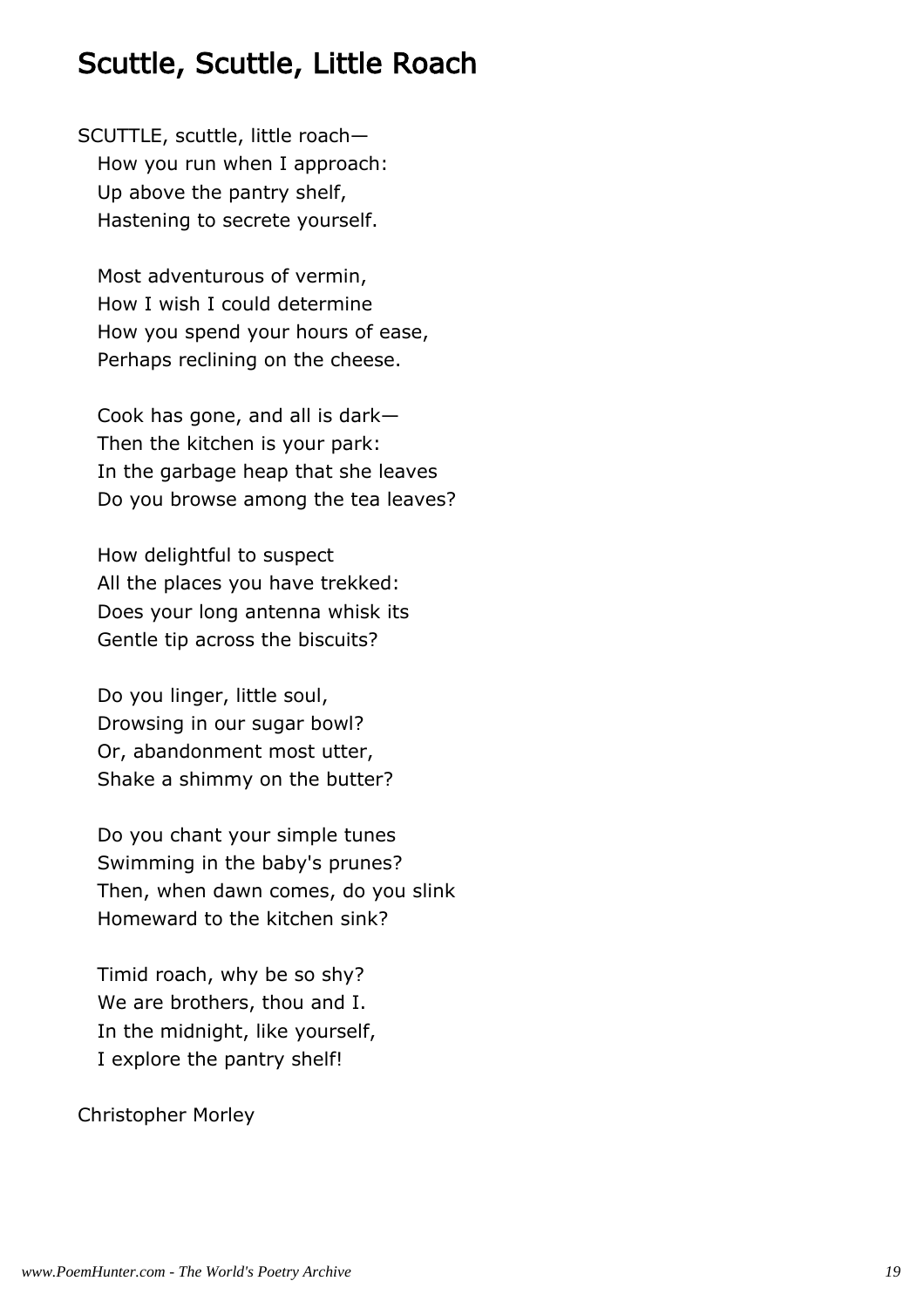## Six Weeks Old

HE is so small he does not know The summer sun, the winter snow; The spring that ebbs and comes again, All this is far beyond his ken.

A little world he feels and sees: His mother's arms, his mother's knees; He hides his face against her breast, And does not care to learn the rest.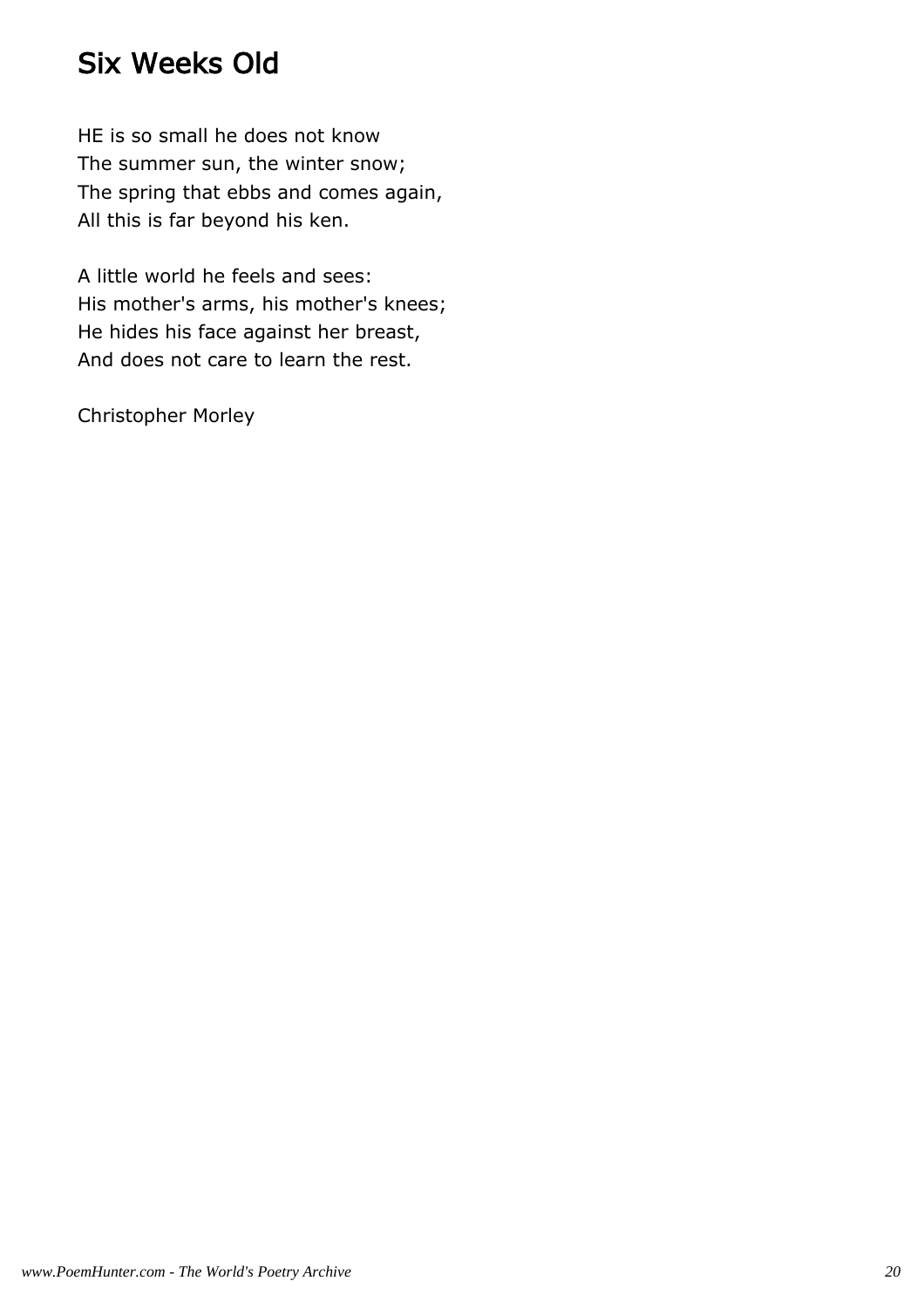## Smells

WHY is it that the poet tells So little of the sense of smell? These are the odors I love well:

The smell of coffee freshly ground; Or rich plum pudding, holly crowned; Or onions fried and deeply browned.

The fragrance of a fumy pipe; The smell of apples, newly ripe; And printer's ink on leaden type.

Woods by moonlight in September Breathe most sweet, and I remember Many a smoky camp-fire ember.

Camphor, turpentine, and tea, The balsam of a Christmas tree, These are whiffs of gramarye. . . A ship smells best of all to me!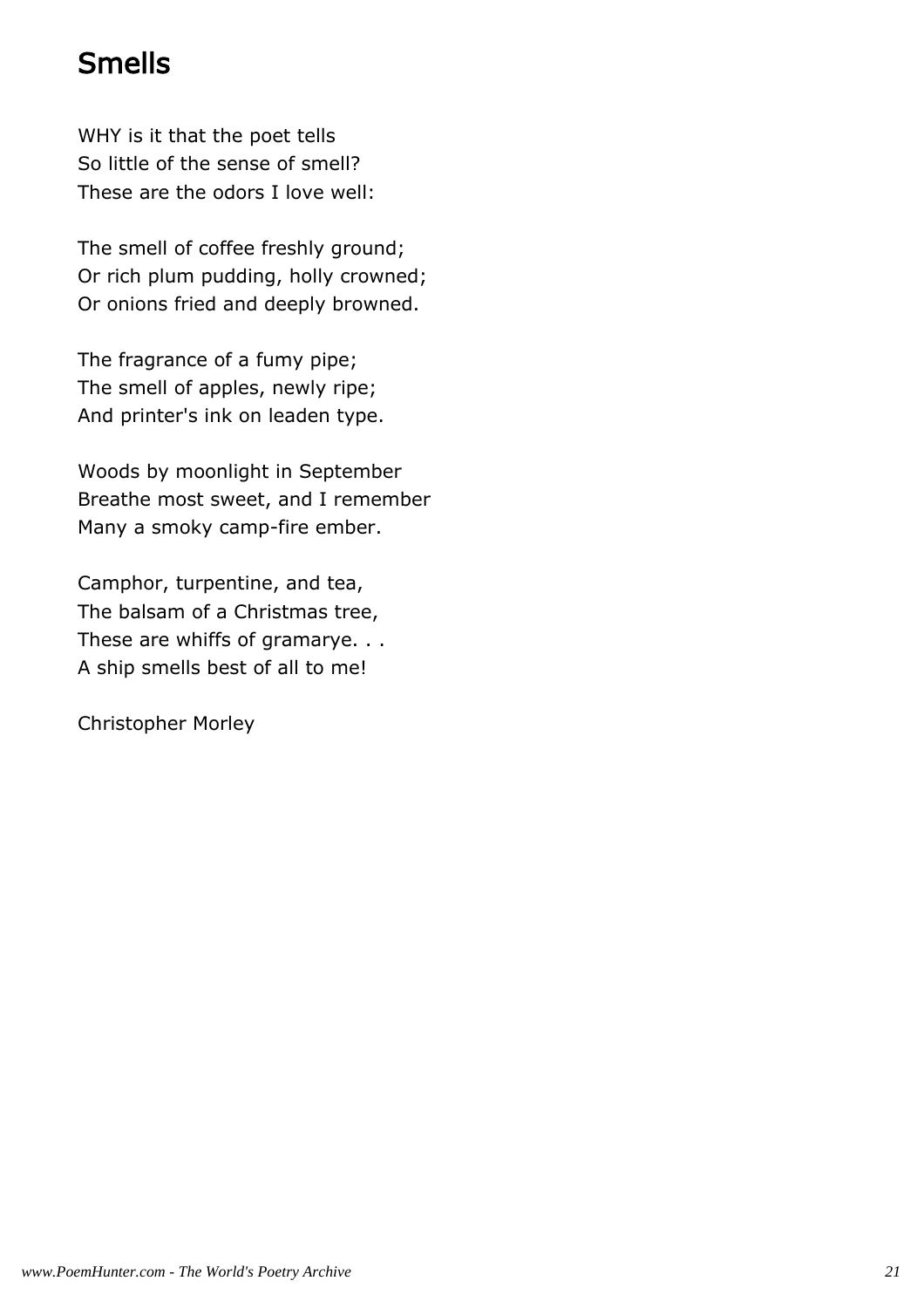# Song For A Little House

I'M glad our house is a little house, Not too tall nor too wide: I'm glad the hovering butterflies Feel free to come inside.

Our little house is a friendly house. It is not shy or vain; It gossips with the talking trees, And makes friends with the rain.

And quick leaves cast a shimmer of green Against our whited walls, And in the phlox, the dutious bees Are paying duty calls.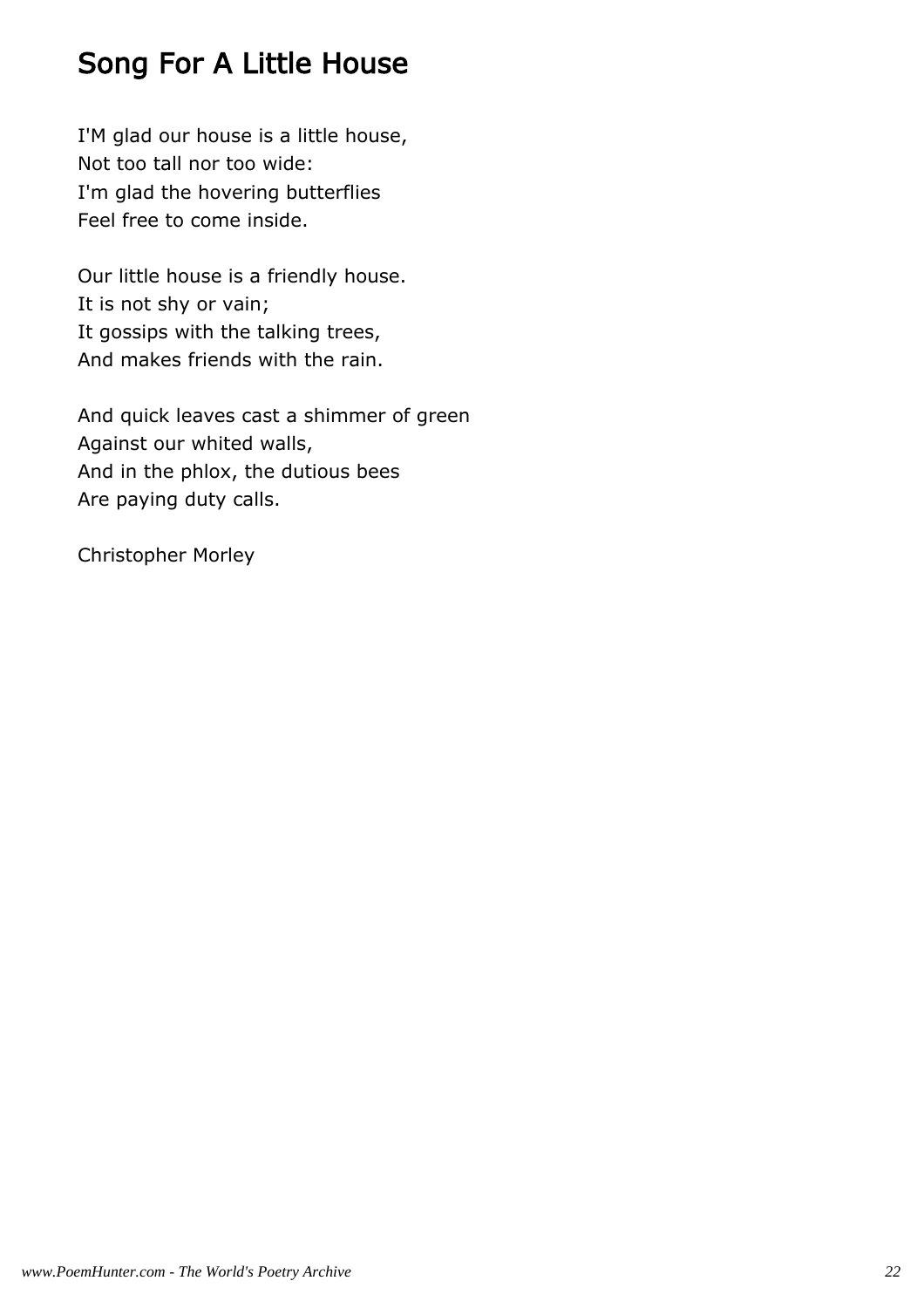#### Song In A Dentists Chair

All joys I bless, but I confess There is one greatest thrill What the dentist does when he stops the buzz And puts away the drill.

His engine hums along my gums its excavating drone, I salivate and gurgling wait Vibrating to the bone.

Oh will he save this tooth concave Or will he now decide To grind away some more decay? He murmurs, Open wide.

So I must feel the burning steel, The hot and fragile twinge And mutely bide till he push aside The bracket on its hinge.

But will he swerve toward that nerve? I wonder, gagged, agape: He sees me gulp and spares the pulp-My God, a close escape!

The creosote is in my throat, I weep against my will; My nostrils itch, sensation which I can't relieve until He stops the buzz and packs the fuzz And puts away the drill.

I grant the bliss of love's warm kiss Or wealth, or fame, or skill: These i esteem but yet I deem There is one greater thrill-When he stops the buzz, as at last he does, And puts away the drill.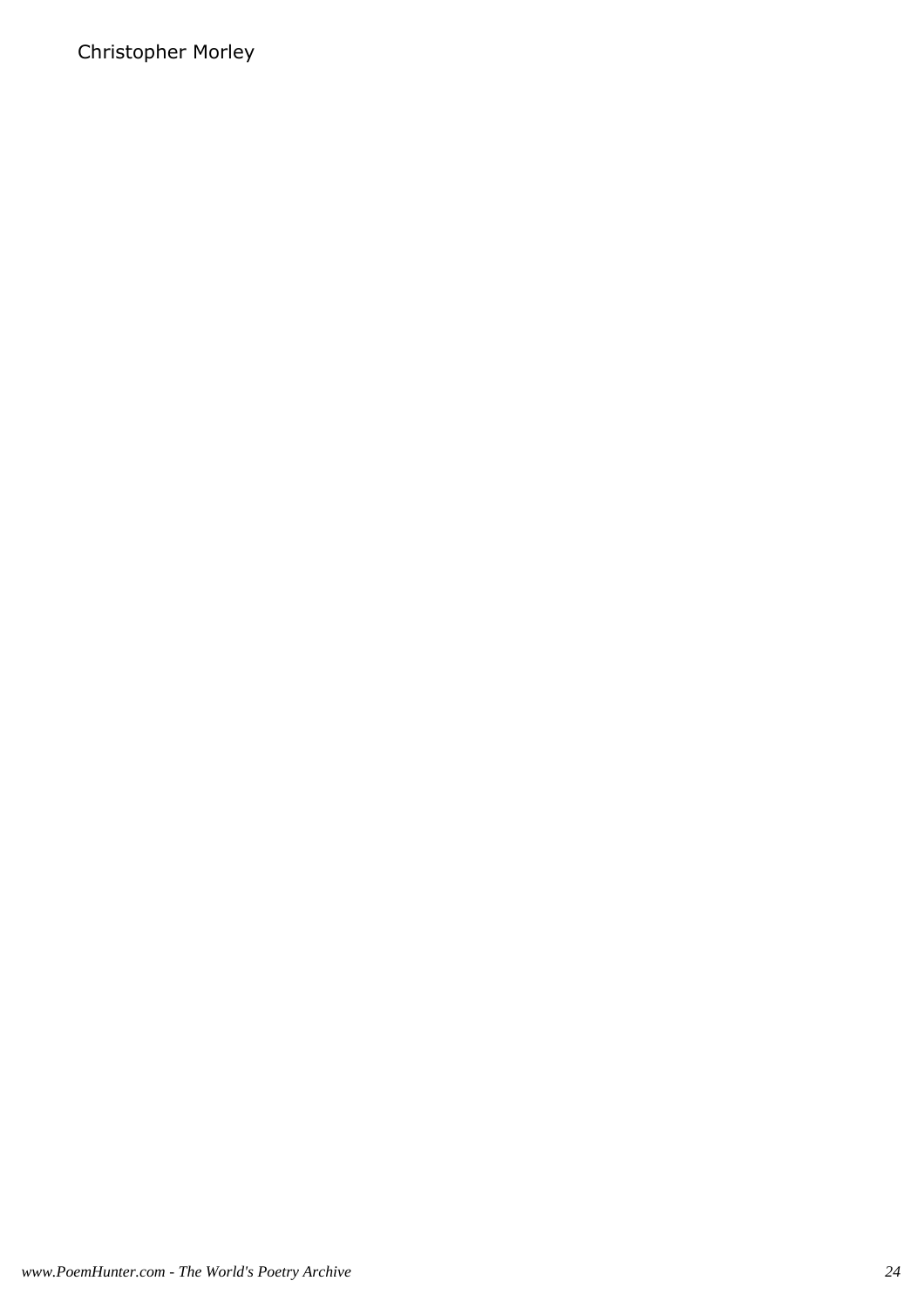# Taking Title

TO make this little house my very own Could not be done by law alone. Though covenant and deed convey Absolute fee, as lawyers say, There are domestic rites beside By which this house is sanctified.

By kindled fire upon the hearth, By planted pansies in the garth, By food, and by the quiet rest Of those brown eyes that I love best, And by a friends bright gift of wine, I dedicate this house of mine.

When all but I are soft abed I trail about my quiet stead A wreath of blue tobacco smoke (A charm that evil never broke) And bring my ritual to an end By giving shelter to a friend.

This done, O dwelling, you become Not just a house, but truly Home!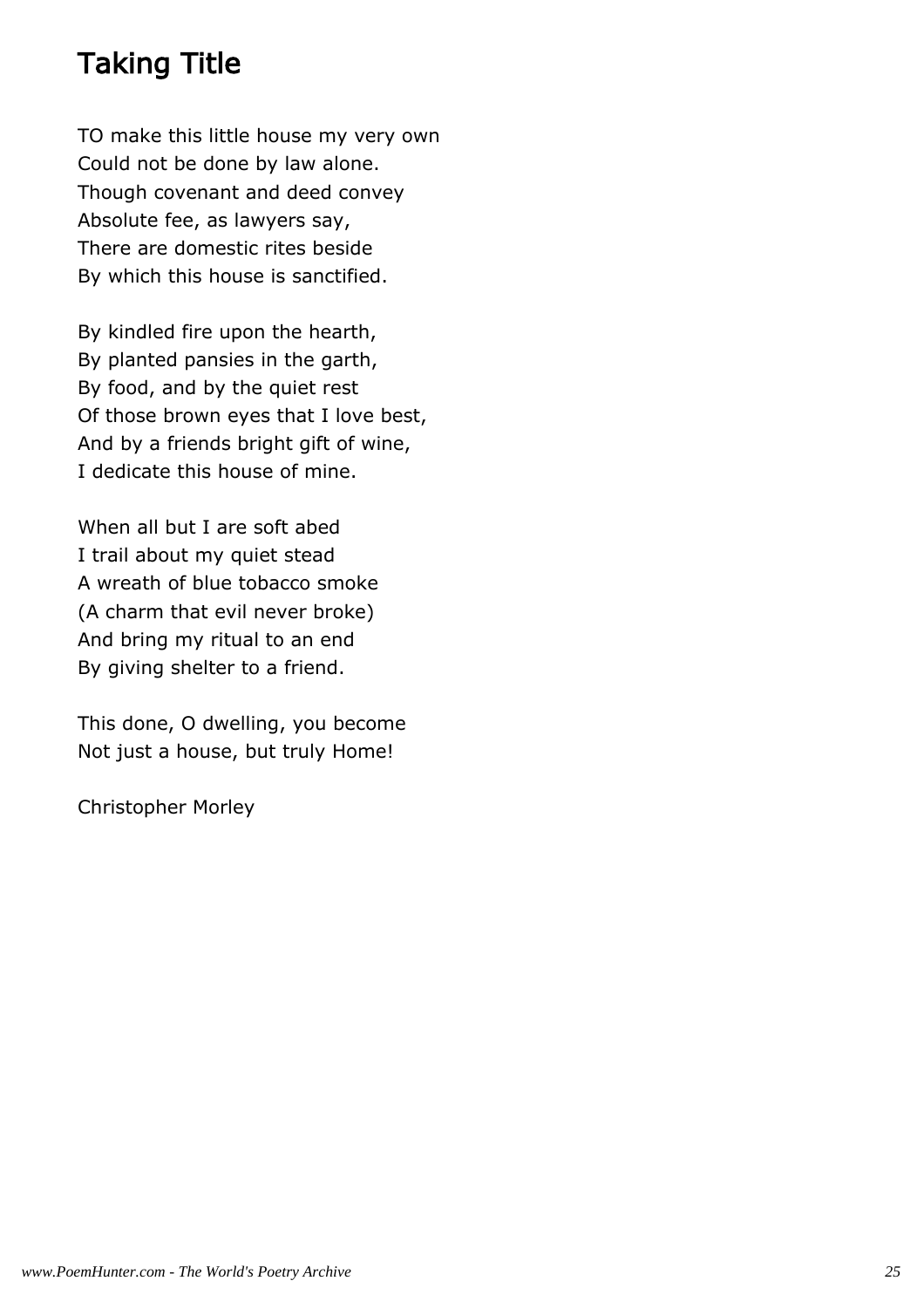## The Barren Music Of A Word Or Phrase,

THE barren music of a word or phrase, The futile arts of syllable and stress, He sought. The poetry of common days He did not guess.

The simplest, sweetest rhythms life affords-Unselfish love, true effort truly done, The tender themes that underlie all words-He knew not one.

The human cadence and the subtle chime Of little laughters, home and child and wife, He knew not. Artist merely in his rhyme, Not in his life.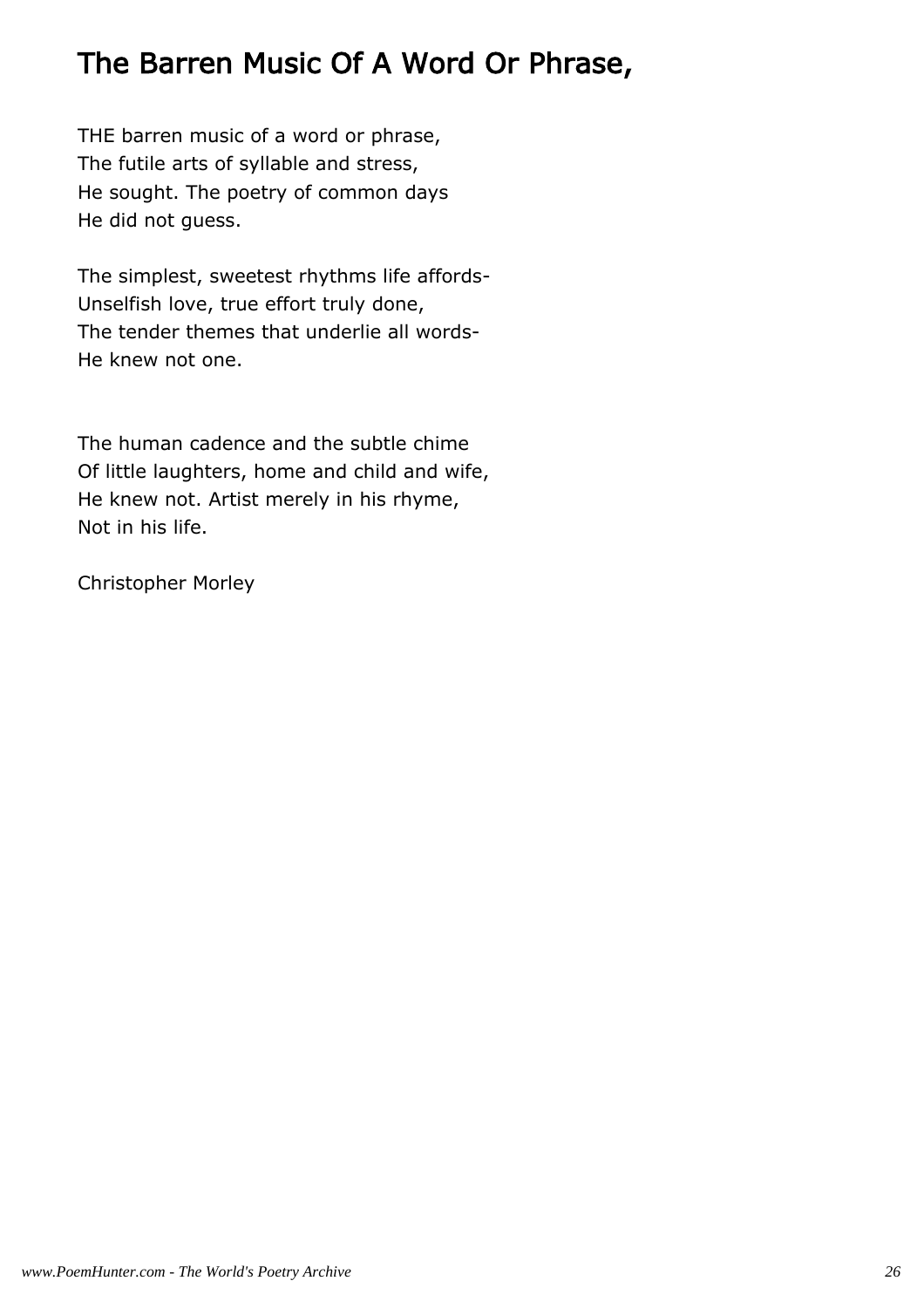# The Church Of Unbent Knees

AS I went by the church to-day I heard the organ cry; And goodly folk were on their knees, But I went striding by.

My minister hath a roof more vast: My aisles are oak-trees high; My altar-cloth is on the hills, My organ is the sky.

I see my rood upon the clouds, The winds, my chanted choir; My crystal windows, heaven-glazed, Are stained with sunset fire.

The stars, the thunder, and the rain, White sands and purple seas-These are His pulpit and His pew, My God of Unbent Knees!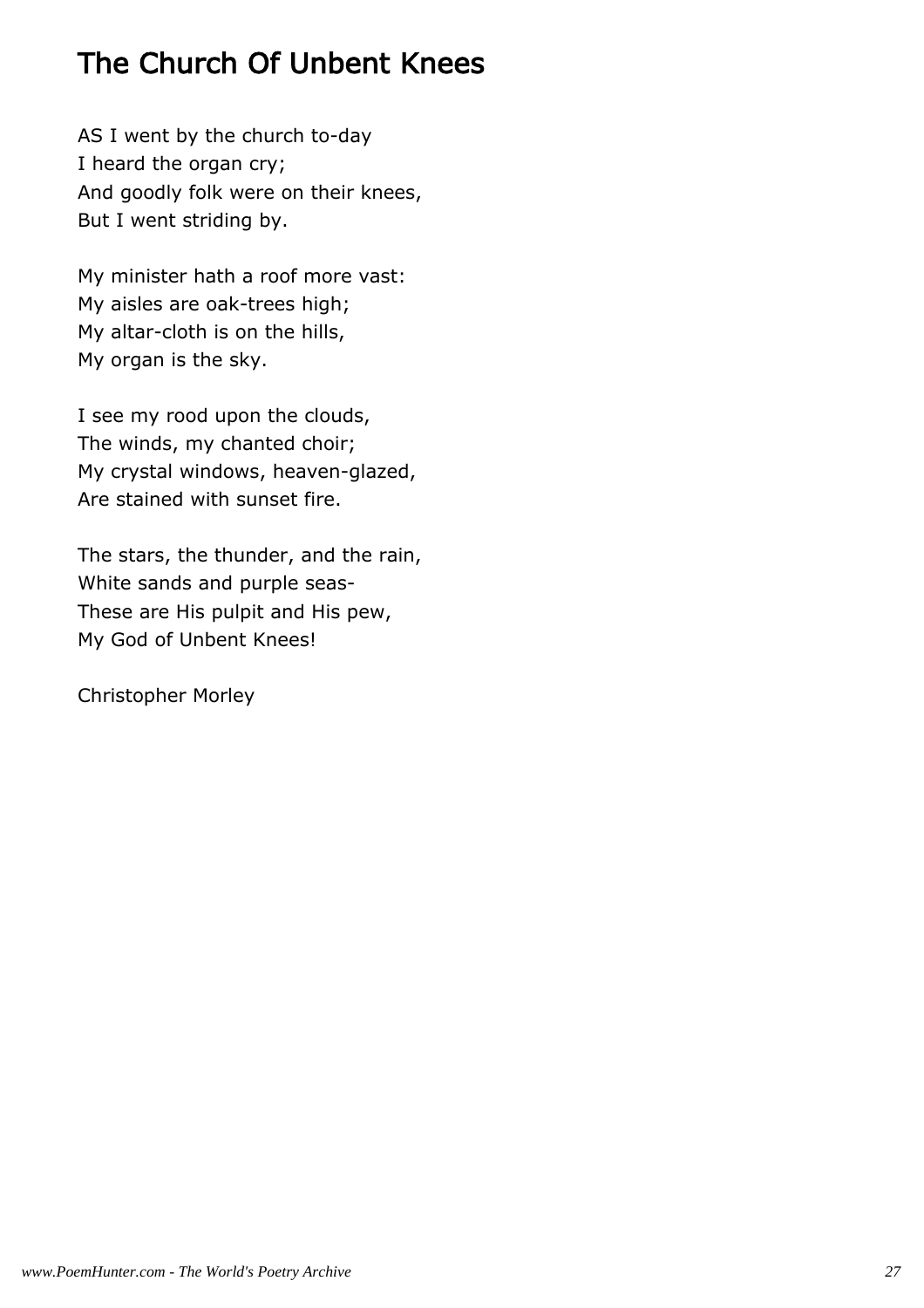# The Commercial Traveler

AH very sweet! If news should come to you Some afternoon while waiting for our eve, That the great Manager had made me leave To travel on some territory new; And that, whatever homeward winds there blew, I could not touch your hand again, nor heave The logs upon our hearth and bid you weave Some wistful tale before the flames that grew. . .

Then, when the sudden tears had ceased to blind Your pansied eyes, I wonder if you could Remember rightly, and forget aright? Remember just your lad, uncouthly good, Forgetting what he failed in spleen or spite? Could you remember him as always kind?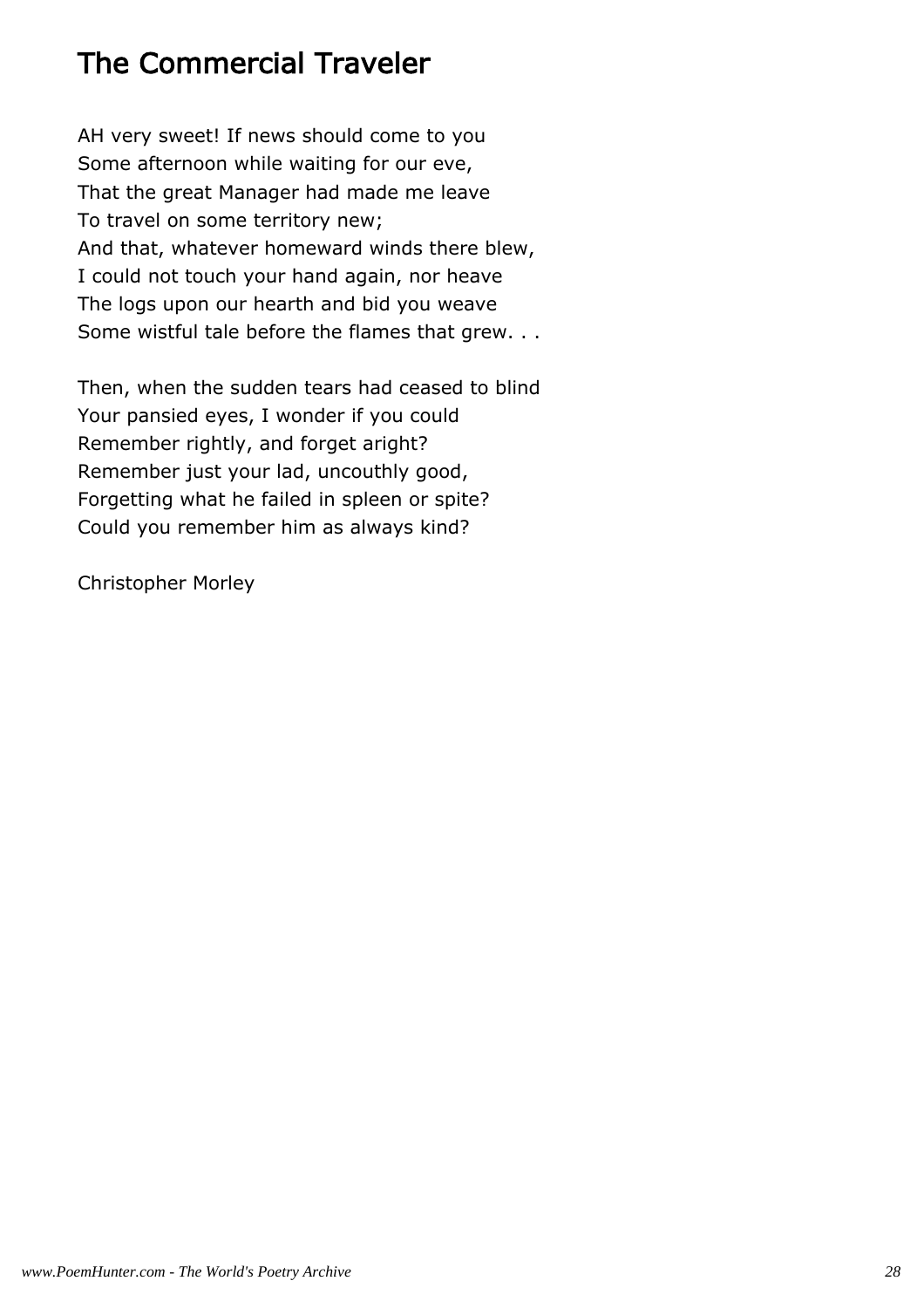#### The Intruder

AS I sat, to sift my dreaming To the meet and needed word, Came a merry Interruption With insistence to be heard.

Smiling stood a maid beside me, Half alluring and half shy; Soft the white hint of her bosom-Escapade was in her eye.

'I must not be so invaded,' (IN anger then I cried)- 'Can't you see that I am busy? Tempting creature, stay outside!

'Pearly rascal, I am writing: I am now composing verse-Fie on antic invitation: Wanton, vanish-fly-disperse!

'Baggage, in my godlike moment What have I to do with thee?' And she laughed as she departed- 'I am Poetry,' said she.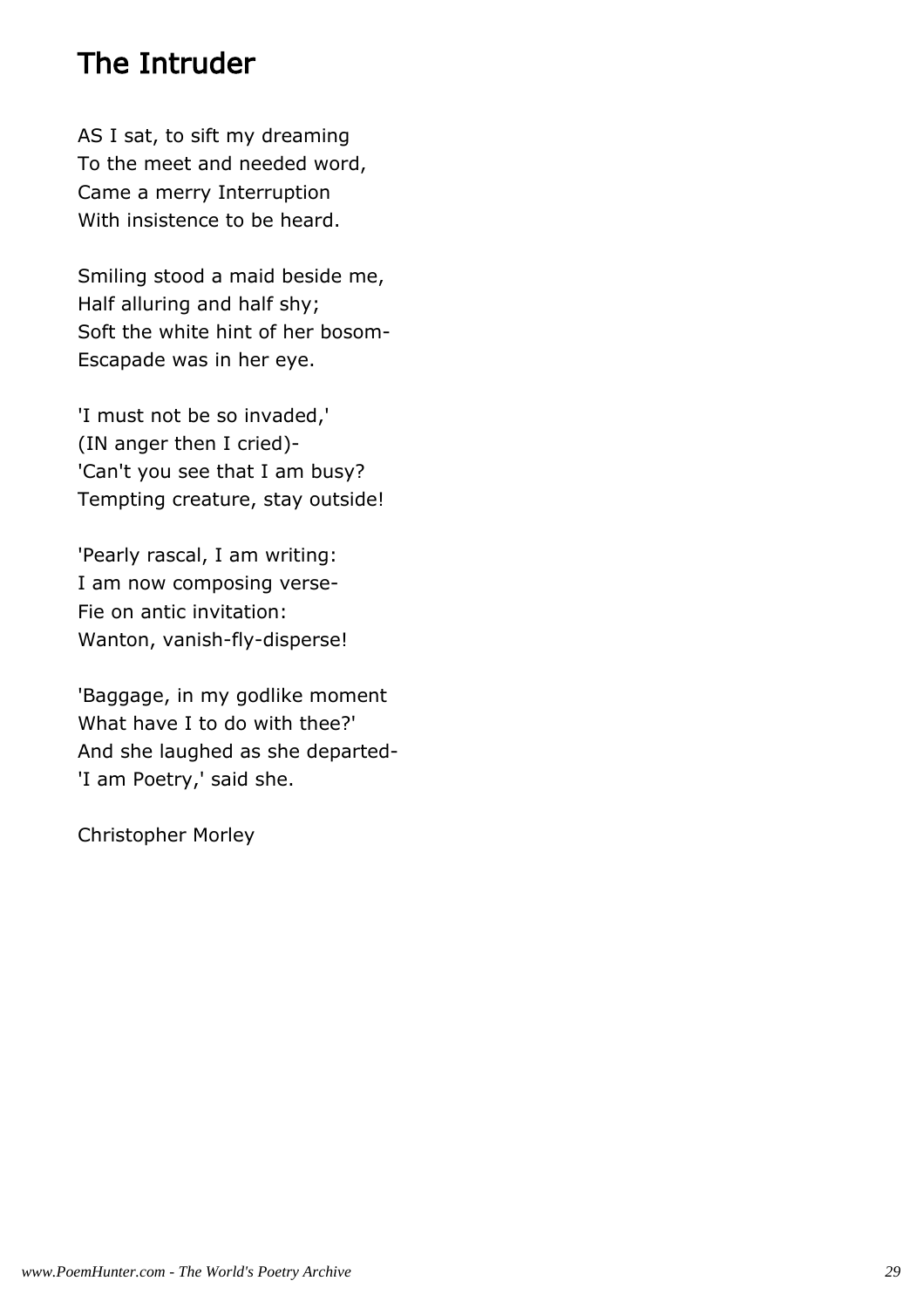# The Milkman

EARLY in the morning, when the dawn is on the roofs, You hear his wheels come rolling, you hear his horses hoofs; You hear the bottles clinking, and then he drives away: You yawn in bed, turn over, and begin another day!

The old-time dairy maids are dear to every poet's heart-I'd rather be the dairy man and drive a little cart, And bustle round the village in the early morning blue, And hang my reigns upon a hook, as I've seen Casey do.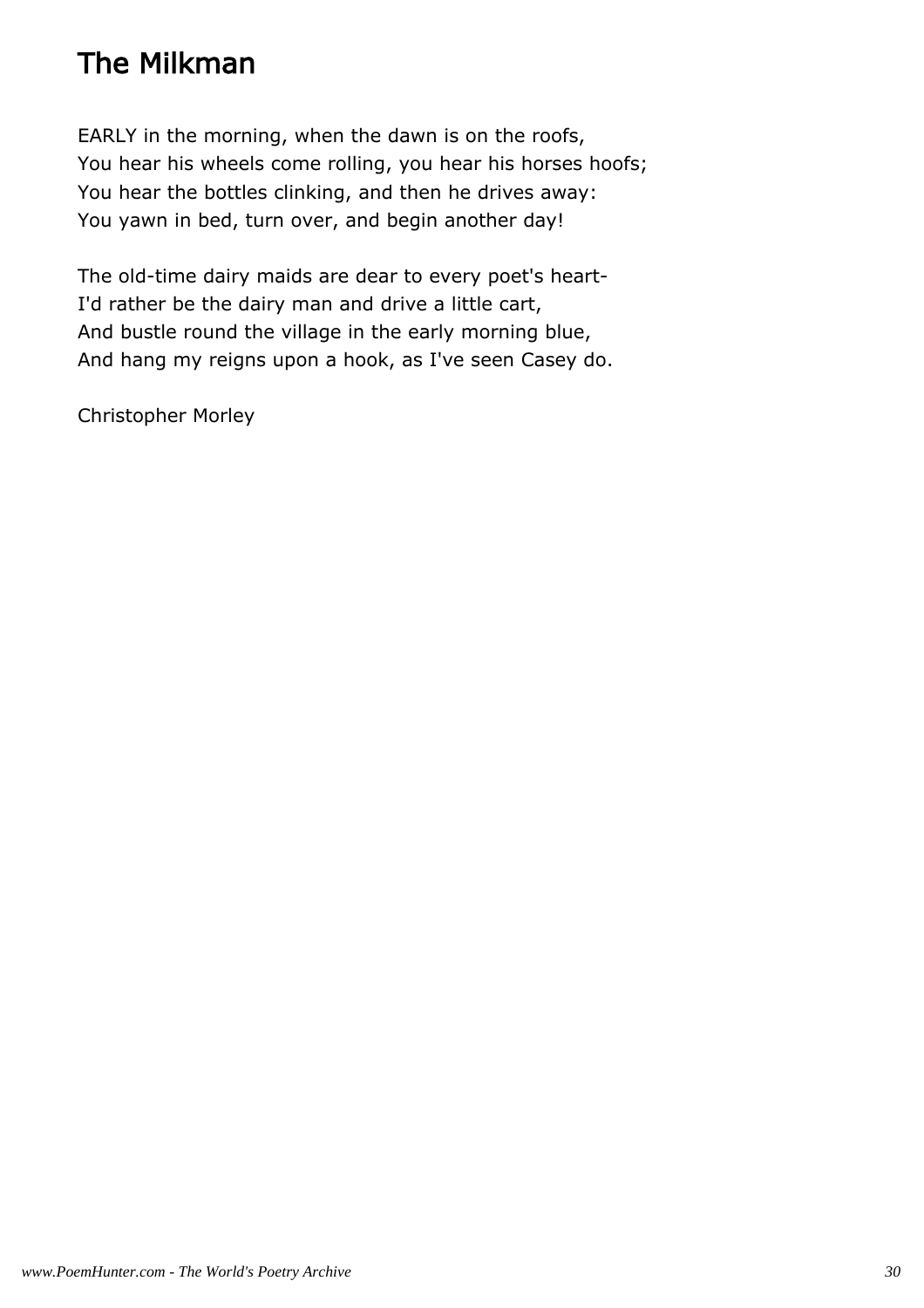#### The Music Box

AT six-long ere the wintry dawn-There sounded through the silent hall To where I lay, with blankets drawn Above my ears, a plaintive call.

The Urchin, in the eagerness Of three years old, could not refrain; Awake, he straightway yearned to dress And frolic with his clockwork train.

I heard him with a sullen shock. His sister, by her usual plan, Had piped us aft at 3 o'clock-I vowed to quench the little man.

I leaned above him, somewhat stern, And spoke, I fear, with emphasis-Ah, how much better, parents learn, To seal one's sensure with a kiss!

Again the house was dark and still, Again I lay in slumber's snare, When down the hall I heard a trill, A tiny, tinkling, tuneful air-

His music-box! His best-loved toy, His crib companion every night; And now he turned to it for joy While waiting for the lagging light.

How clear, and how absurdly sad Those tingling pricks of sound unrolled; They chirped and quavered, as the lad His lonely little heart consoled.

Columbia, the Ocean's Gem- (Its only tune) shrilled sweet and faint. He cranked the chimes, admiring them, In vigil gay, without complaint.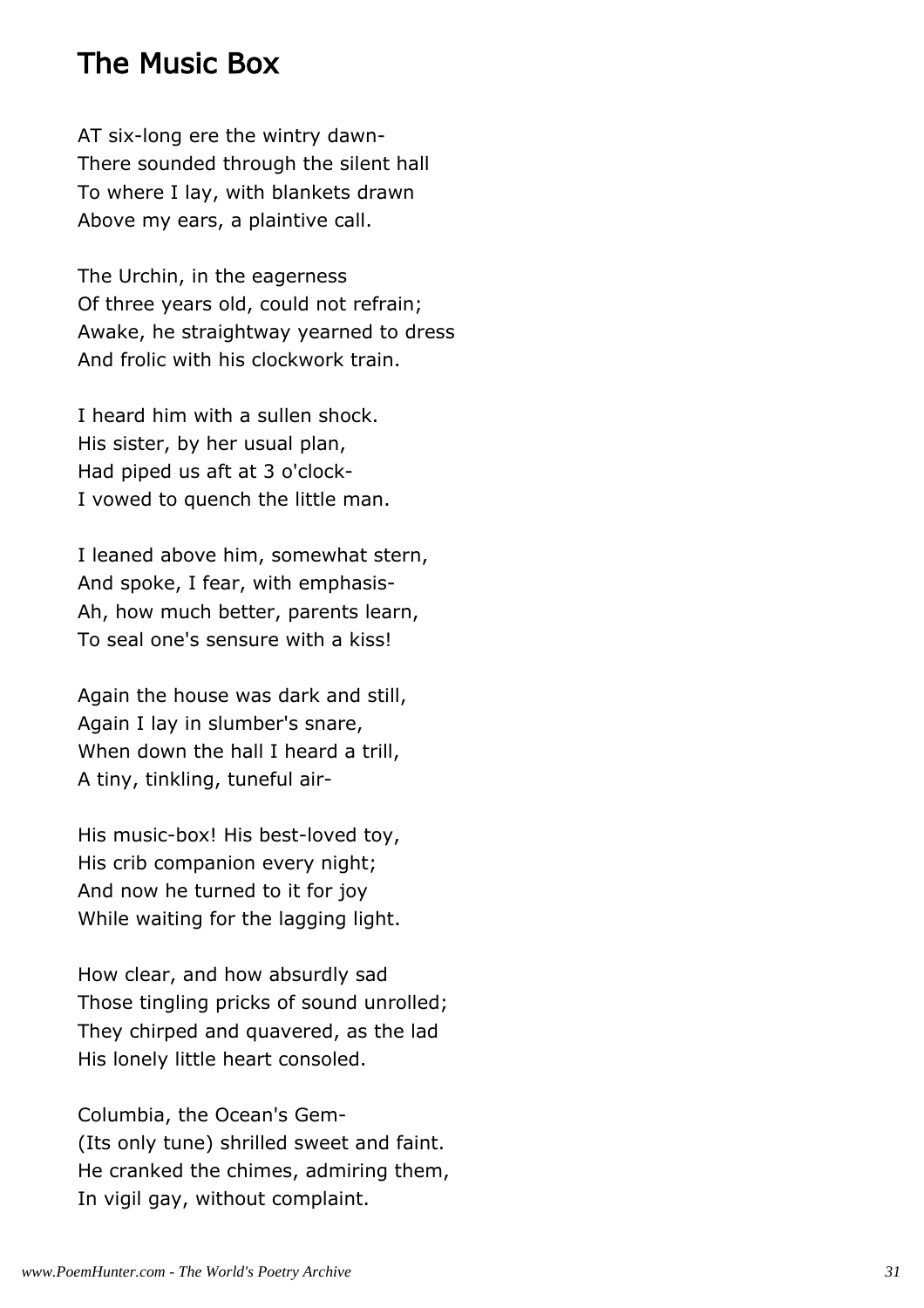The treble music piped and stirred, The leaping air that was his bliss; And, as I most contritely heard, I thanked the all-unconscious Swiss!

The needled jets of melody Rang slowlier and died away-The Urchin slept; and it was I Who lay and waited for the day.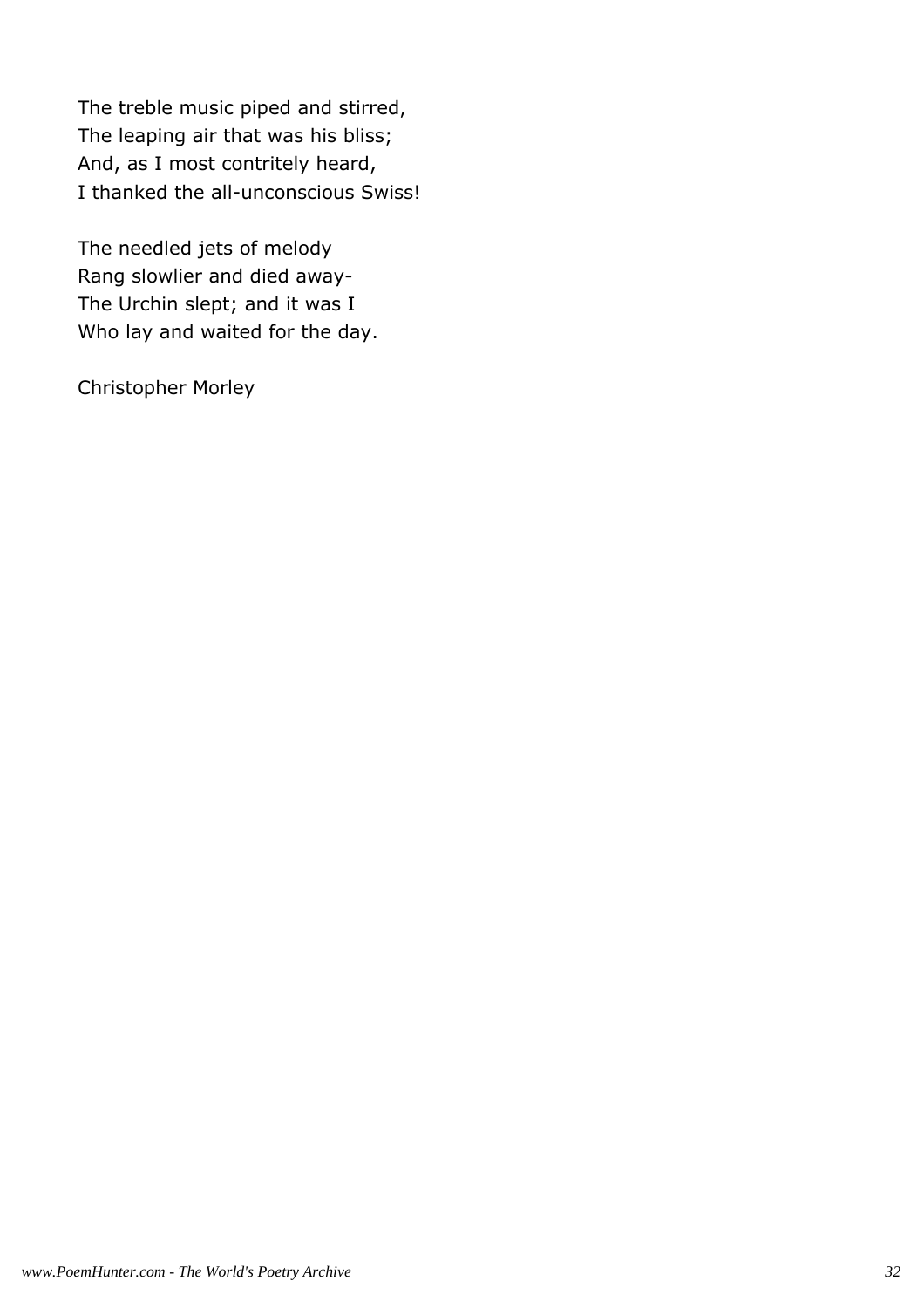#### The Old Swimmer

I OFTEN wander on the beach Where once, so brown of limb, The biting air, the roaring surf Summoned me to swim.

I see my old abundant youth Whee combers lean and spill, And though I taste the foam no more Other swimmers will.

Oh, good exultant strength to meet The arching wall of green, To break the crystal, swirl, emerge Dripping, taut, and clean.

To climb the moving hilly blue, To dive in ecstasy And feel the salty chill embrace Arm and rib and knee.

What brave and vanished laughter then And tingling thighs to run, What warm and comfortable sands Dreaming in the sun.

The crumbling water spreads in snow, The surf is hissing still, And though I kiss the salt no more, Other swimmers will.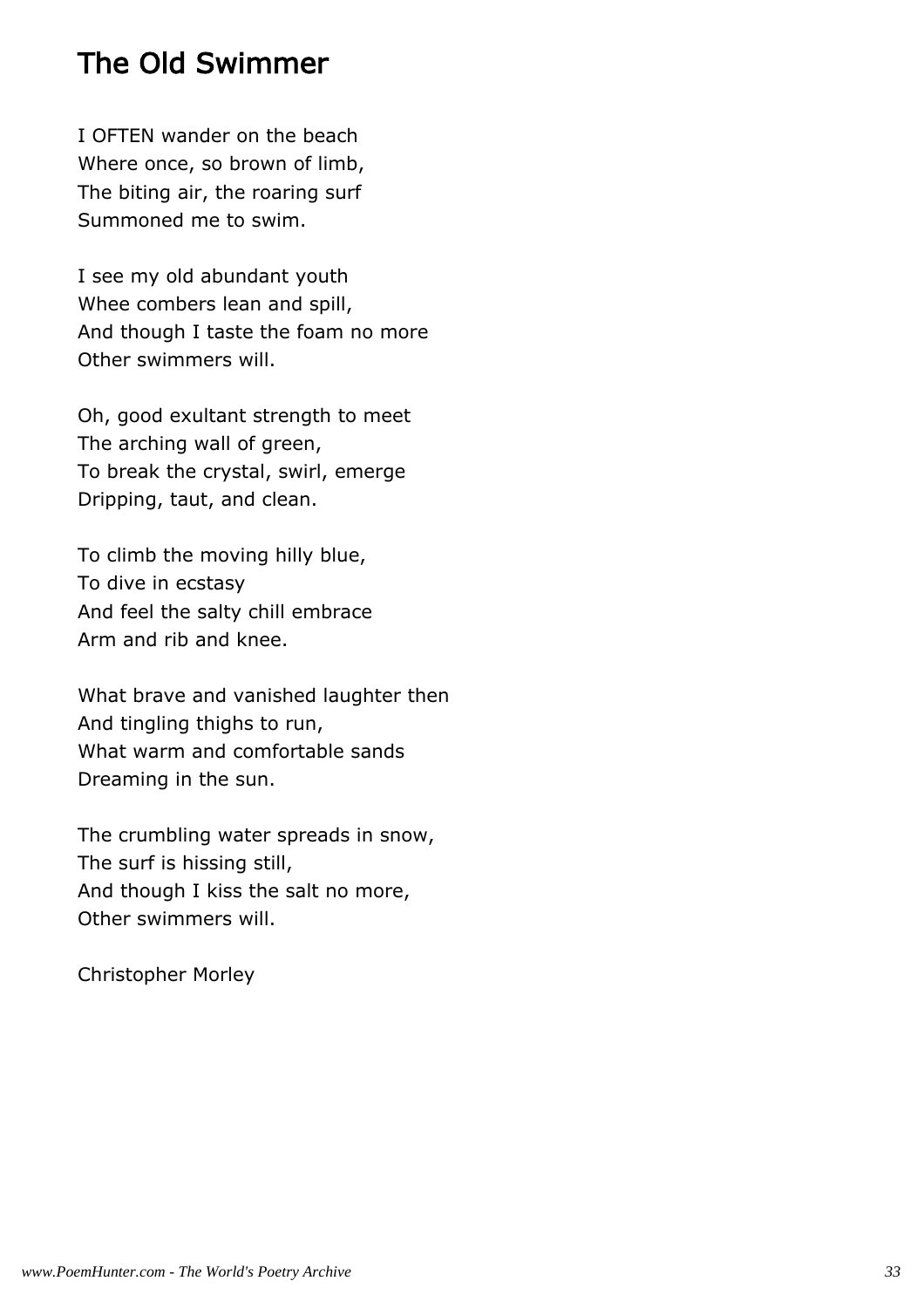### The Secret

IT was the House of Quietness To which I came at dusk; The garth was lit with roses And heavy with their musk.

The tremulous tall poplar trees Stood whispering around, The gentle flicker of their plumes More quiet than no sound.

And as I wondered at the door What magic might be there, The Lady of Sweet Silences Came softly down the stair.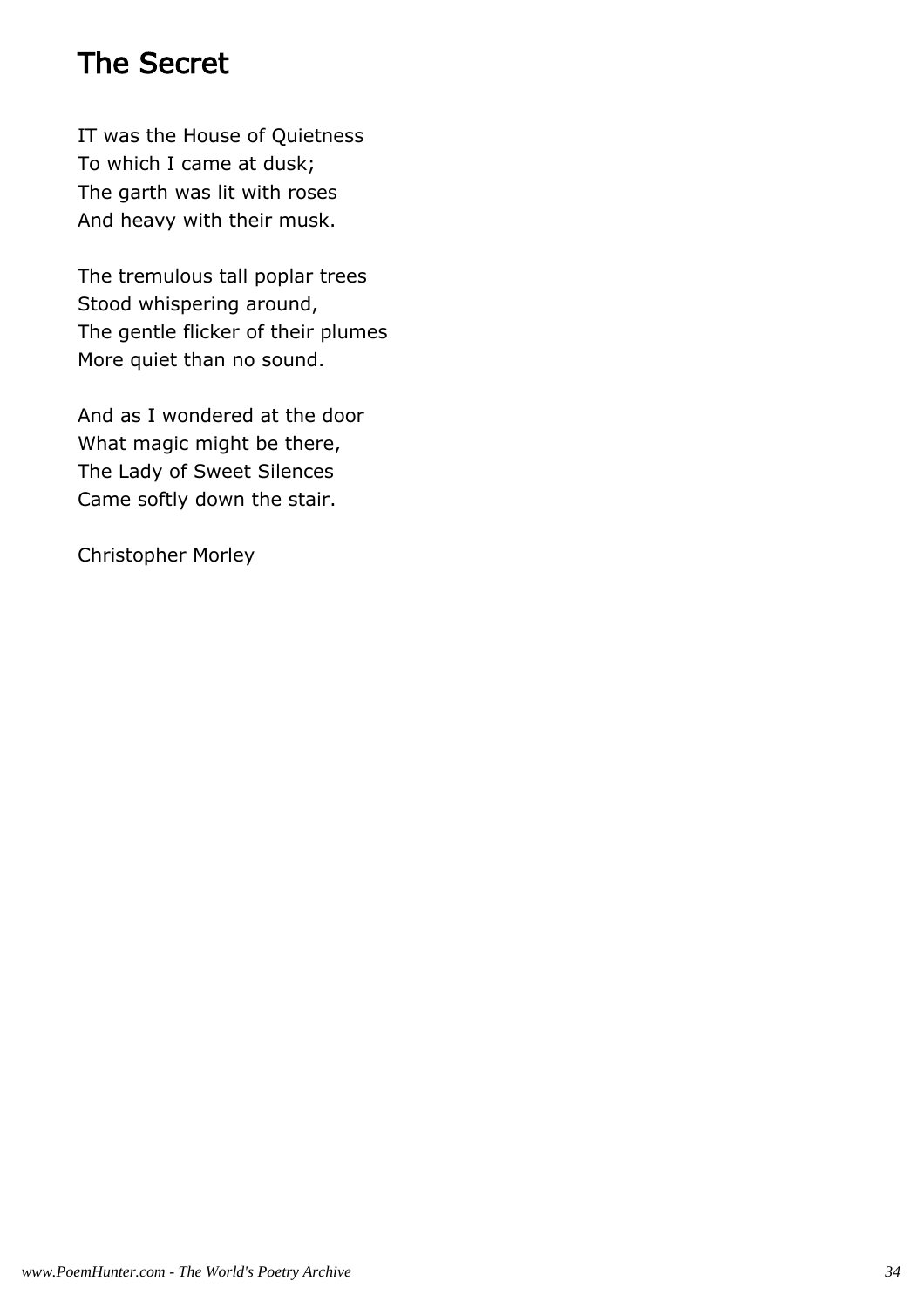## The Wedded Lover

I READ in our old journals of the days When our first love was April-sweet and new, How fair it blossomed and deep-rooted grew Despite the adverse time; and our amaze At moon and stars and beauty beyond praise That burgeoned all about us: gold and blue The heaven arched us in, and all we knew Was gentleness. We walked on happy ways.

They said by now the path would be more steep, the sunsets paler and less mild the air; Rightly we heeded not; it was not true. We will not tell the secret-let it keep. I know not how I thought those days so fair These being so much fairer, spent with you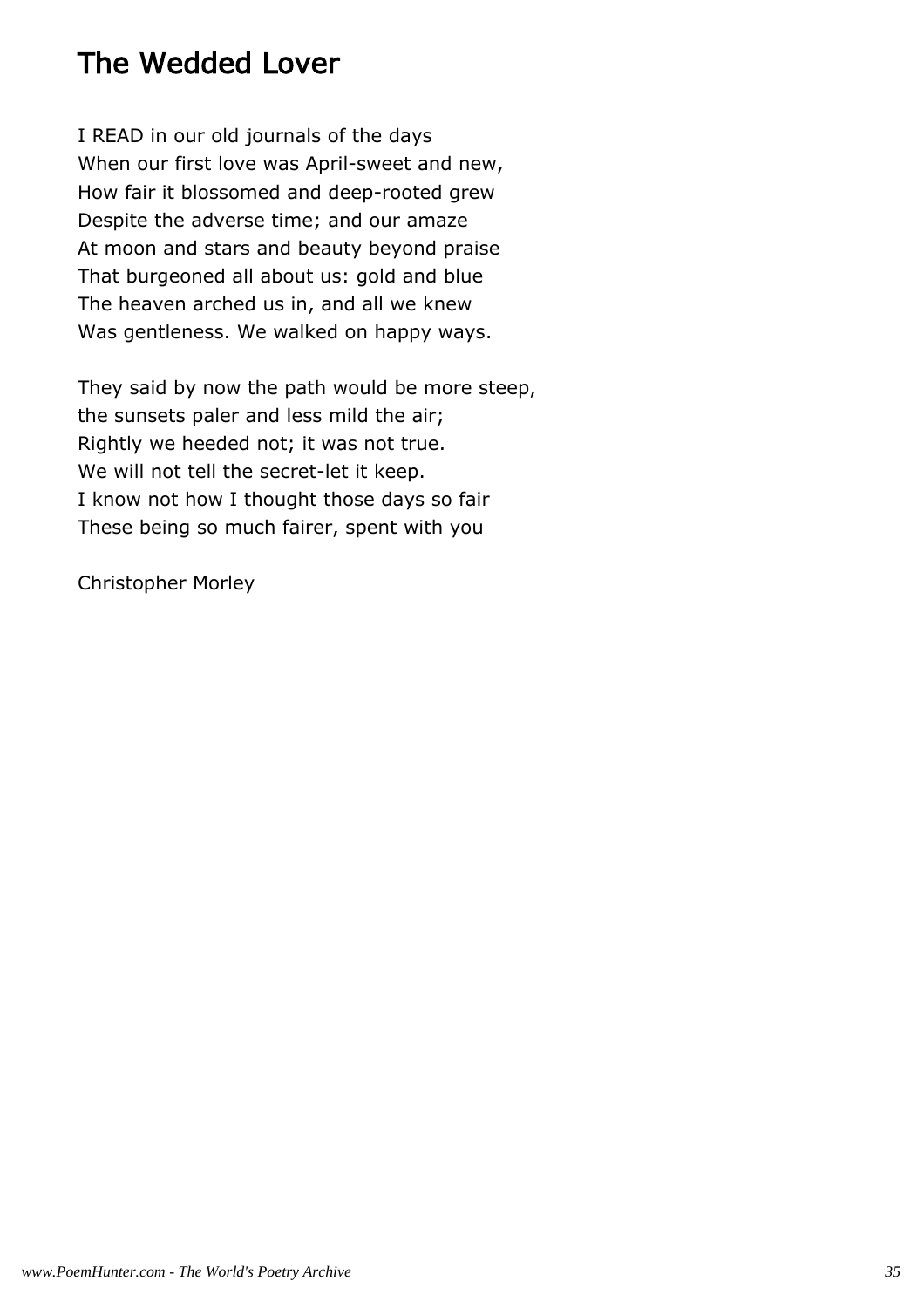# Tit For Tat

I OFTEN pass a gracious tree Whose name I can't identify, But still I bow, in courtesy It waves a bough, in kind reply.

I do not know your name, O tree (Are you a hemlock or a pine?) But why should that embarrass me? Quite probably you don't know mine.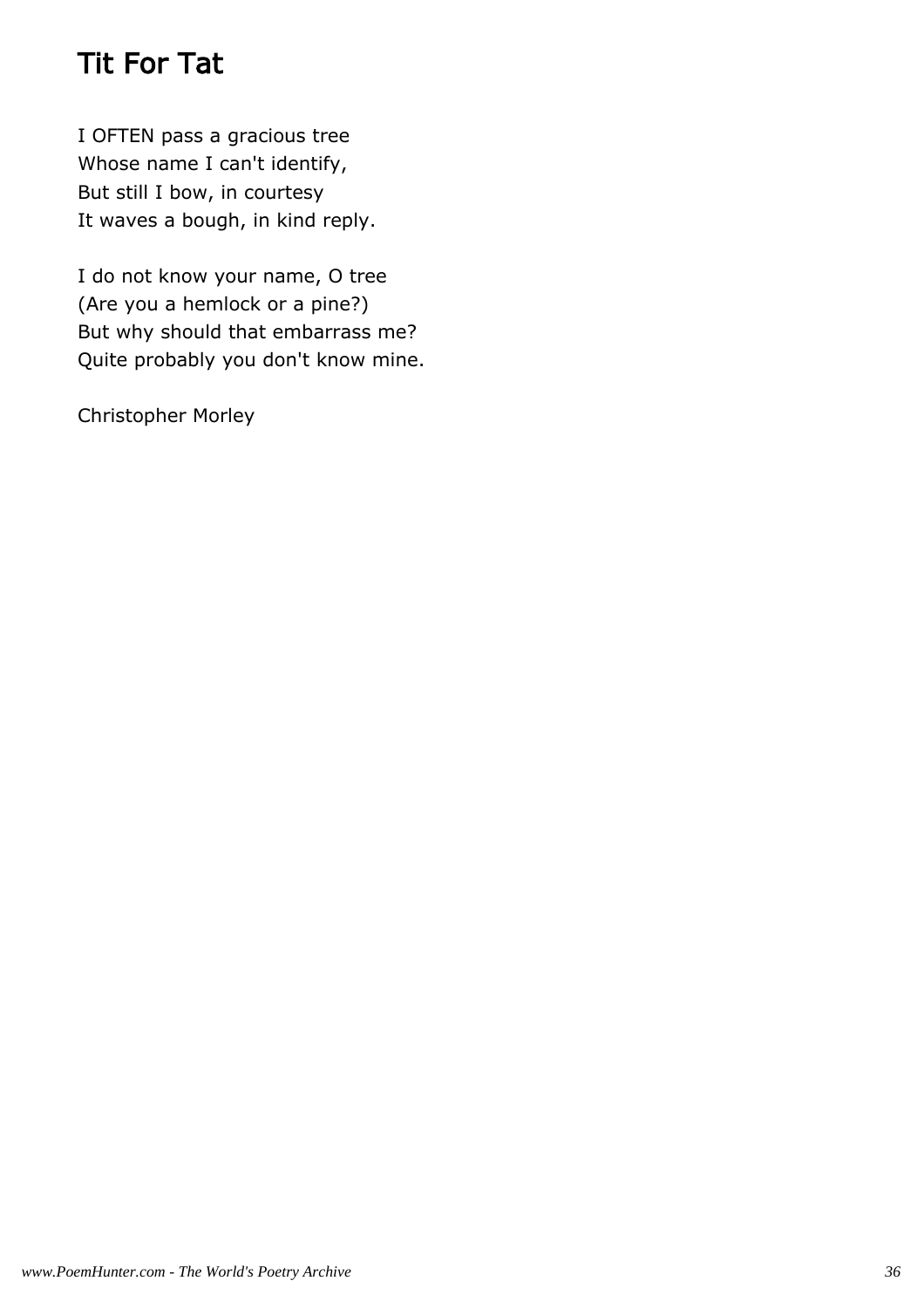# To A Child

The greatest poem ever known Is one all poets have outgrown: The poetry, innate, untold, Of being only four years old.

Still young enough to be a part Of Nature's great impulsive heart, Born comrade of bird, beast, and tree And unselfconscious as the bee-

And yet with lovely reason skilled Each day new paradise to build; Elate explorer of each sense, Without dismay, without pretense!

In your unstained transparent eyes There is no conscience, no surprise: Life's queer conundrums you accept, Your strange divinity still kept.

Being, that now absorbs you, all Harmonious, unit, integral, Will shred into perplexing bits,-Oh, contradictions of the wits!

And Life, that sets all things in rhyme, may make you poet, too, in time-But there were days, O tender elf, When you were Poetry itself!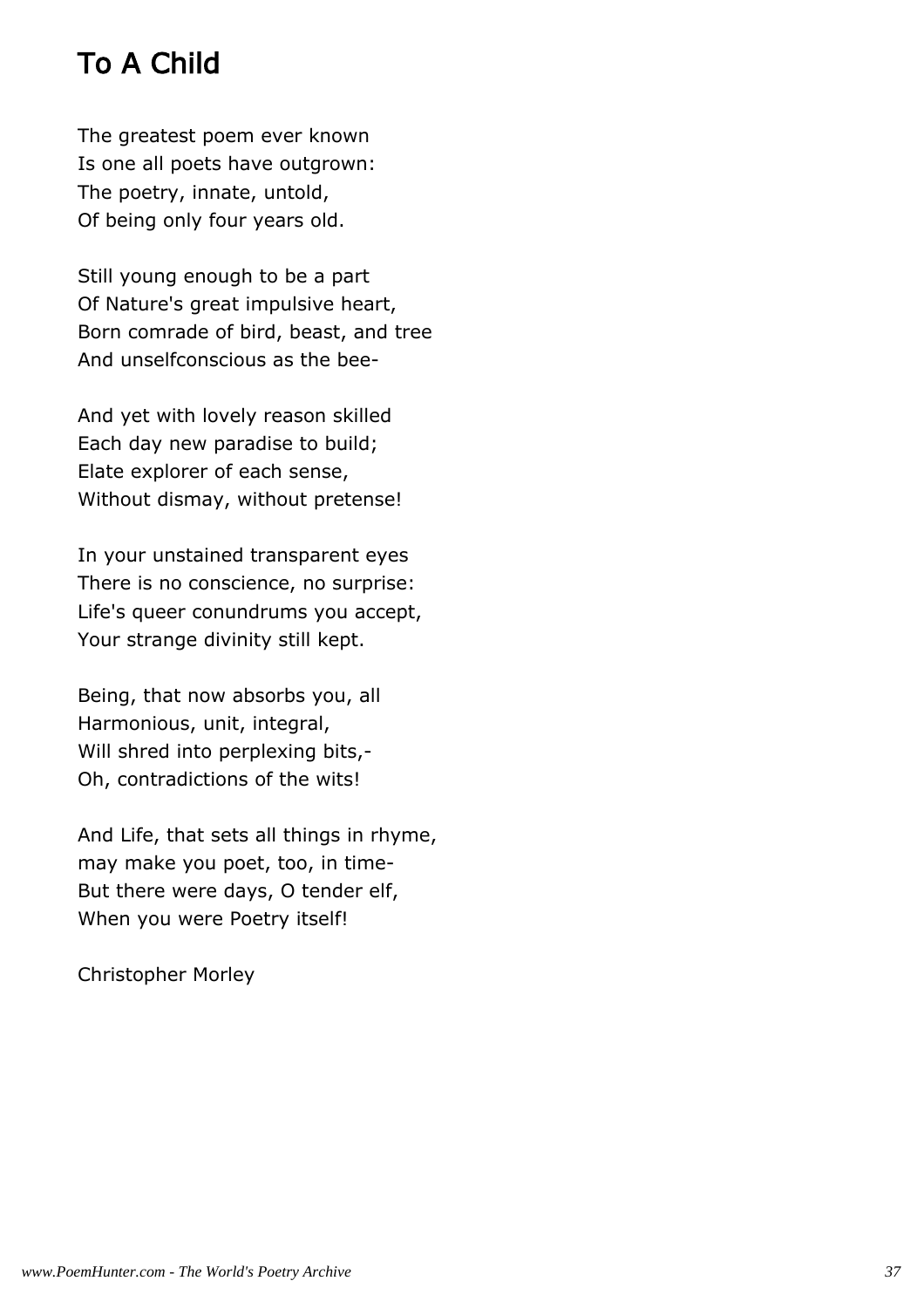# To A Post Office Inkwell

How many humble hearts have dipped In you, and scrawled their manuscript! Have shared their secrets, told their cares, Their curious and quaint affairs! Your pool of ink, your scratchy pen, Have moved the lives of unborn men, And watched young people, breathing hard, Put Heaven on a postal card.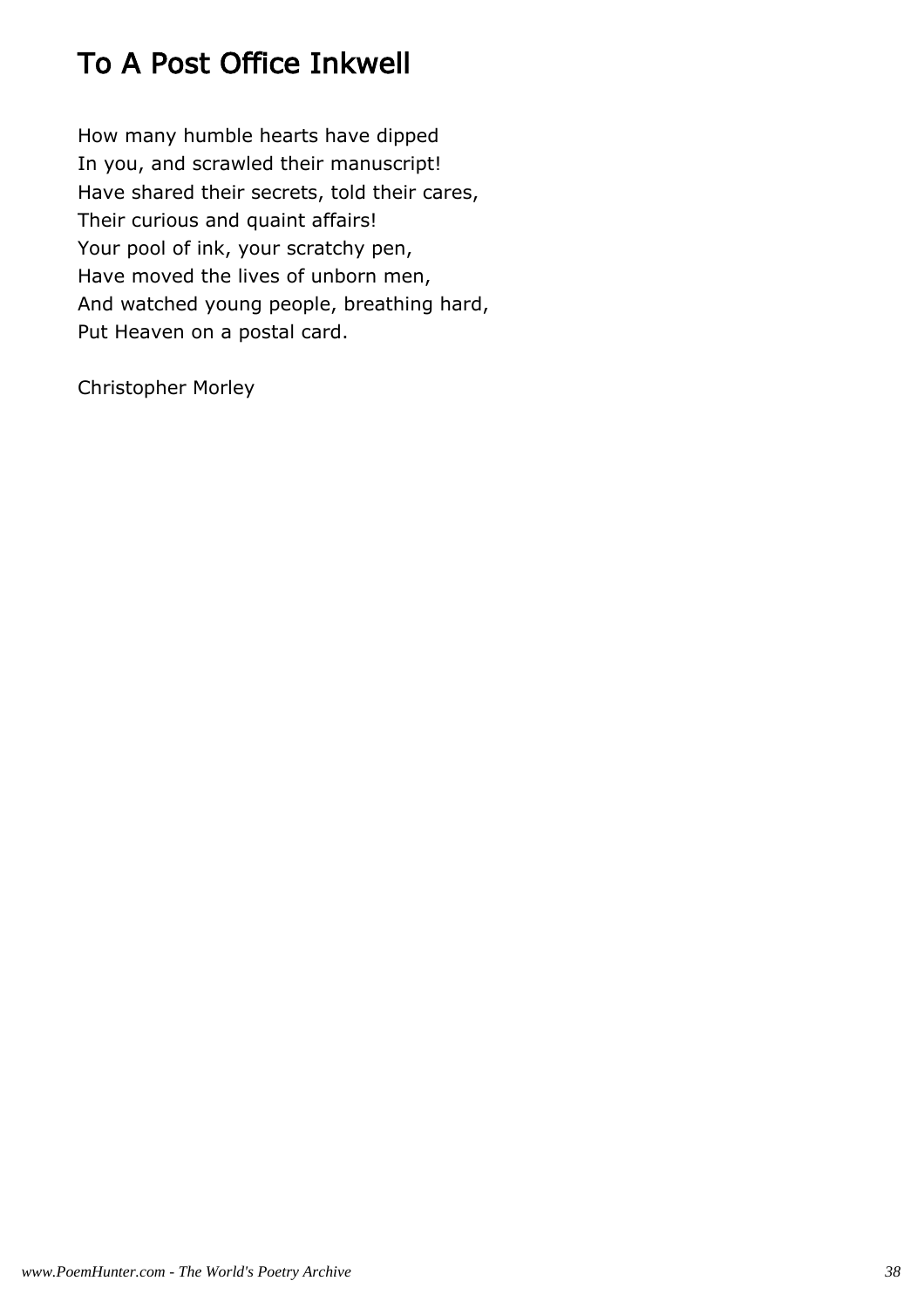# To You, Remembering The Past

WHEN we were parted, sweet, and darkness came, I used to strike a match, and hold the flame Before your picture and rould breathless mark The answering glimmer of the tiny spark That brought to life the magic of your eyes, Their wistful tenderness, their glad surprise.

Holding that mimic torch before your shrine I used to light your eyes and make them mine; Watch them like stars set in a lonely sky, Whisper my heart out, yearning for reply; Summon your lips from far across the sea Bidding them live a twilight hour with me.

Then, when the match was shriveller into gloom, Lo-you were with me in the darkened room.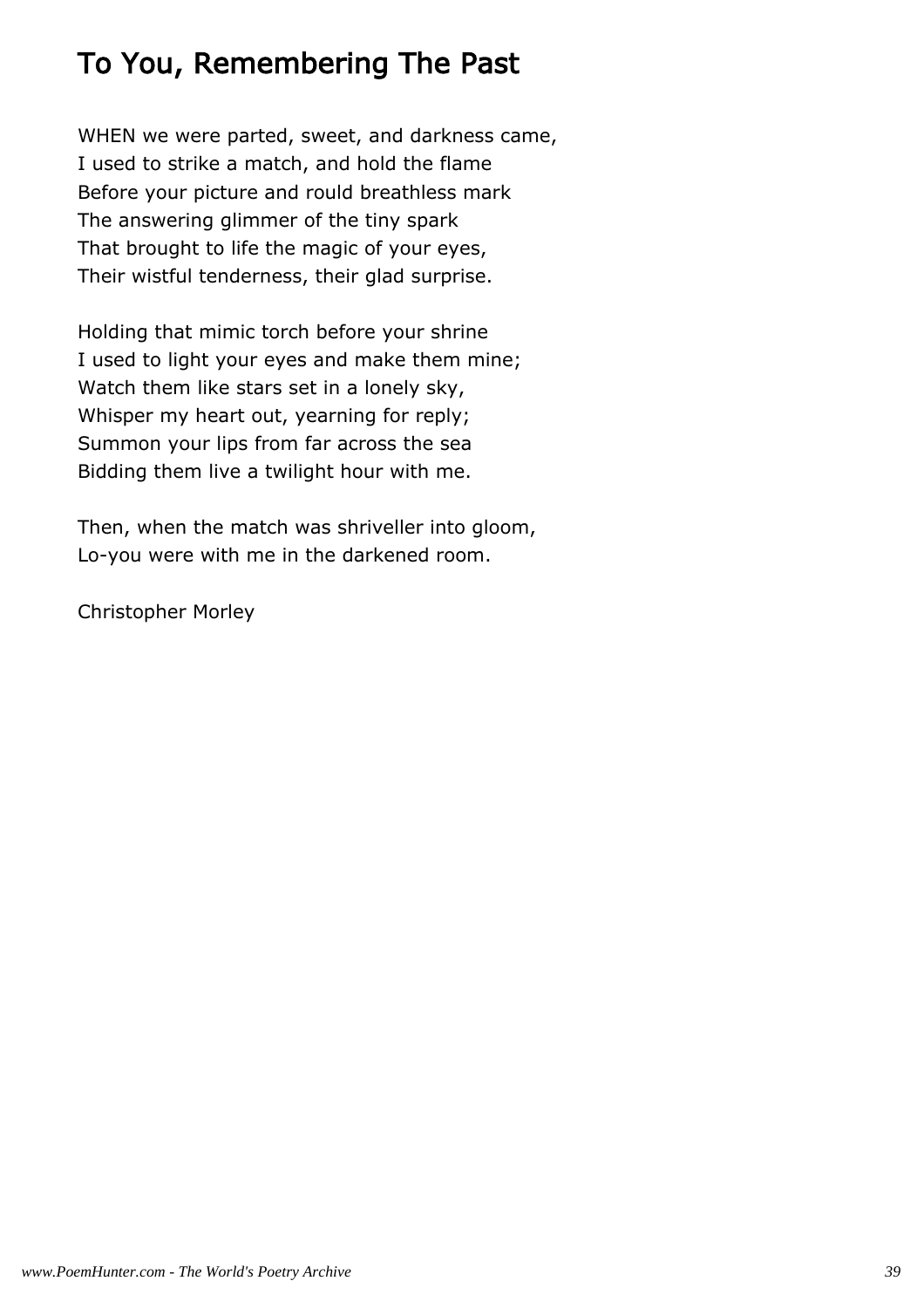## Two O'Clock

Night after night goes by: and clocks still chime And stars are changing pattrns in the dark And watches tick, and over-puissant Time Benumbs the eager brain. The dogs that bark, The trains that roar and rattle in the night, The very cats that prowl, all quiet find And leave the darkness empty, silent quite: Sleep comes to chloroform the fretting mind.

So all things end: and what is left at last? Some scribbled sonnets tossed upon the floor, A memory of easy days gone past, A run-down watch, a pipe, some clothes we wore-And in the darkened room I lean to know How her dreamless breath doth pause and flow.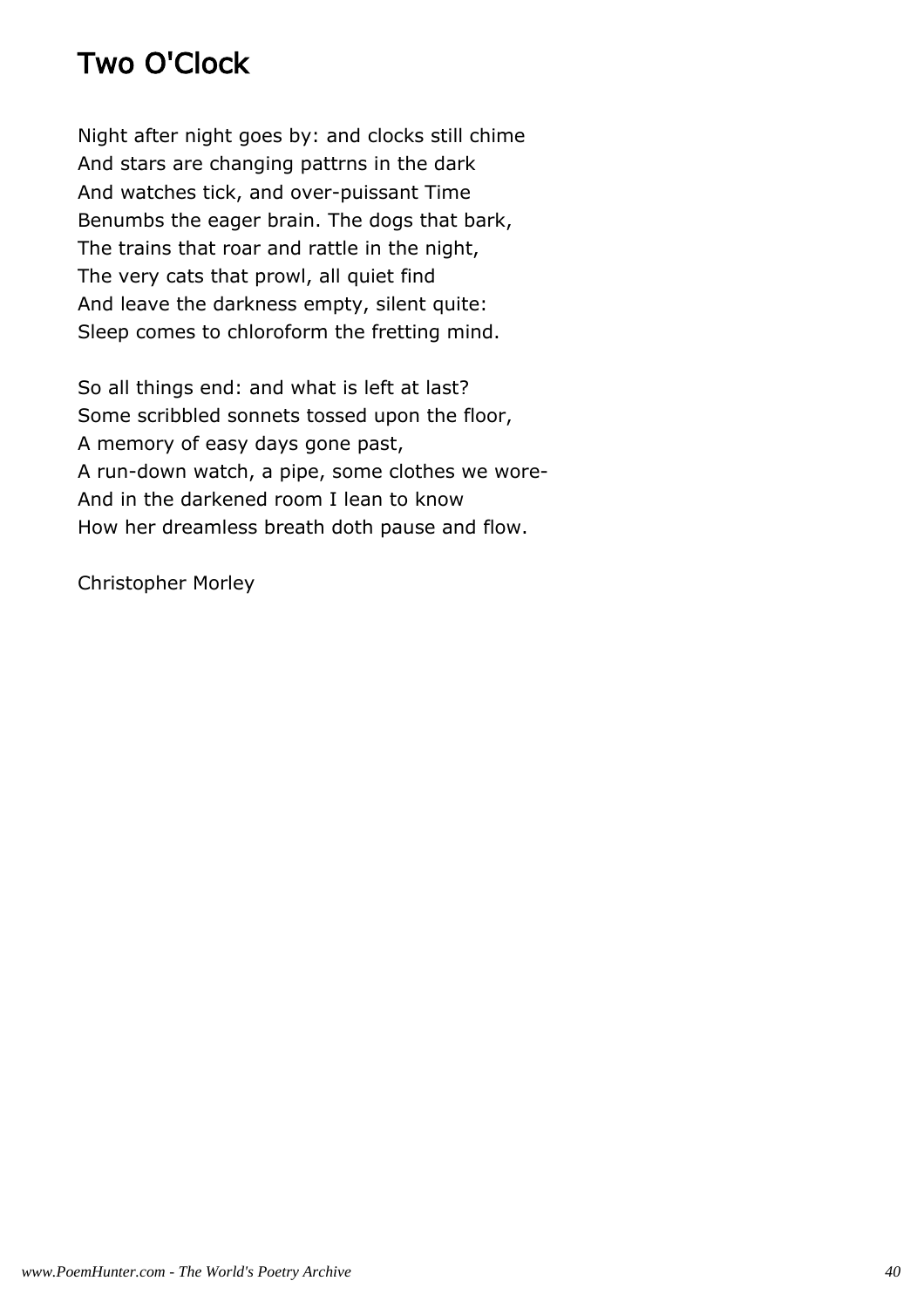#### Washing The Dishes

WHEN we on simple rations sup How easy is the washing up! But heavy feeding complicates The task by soiling many plates.

And though I grant that I have prayed That we might find a serving-maid, I'd scullion all my days I think, To see Her smile across the sink!

I wash, she wipes. In water hot I souse each pan and dish and pot; While taffy mutters, purrs, and begs, And rubs himself against my legs.

The man who never in his life Has washed the dishes with his wife Or polished up the silver plate-He still is largely celibate.

One warning: there is certain ware That must be handled with all care: The Lord Himself will give you up If you should drop a willow cup!